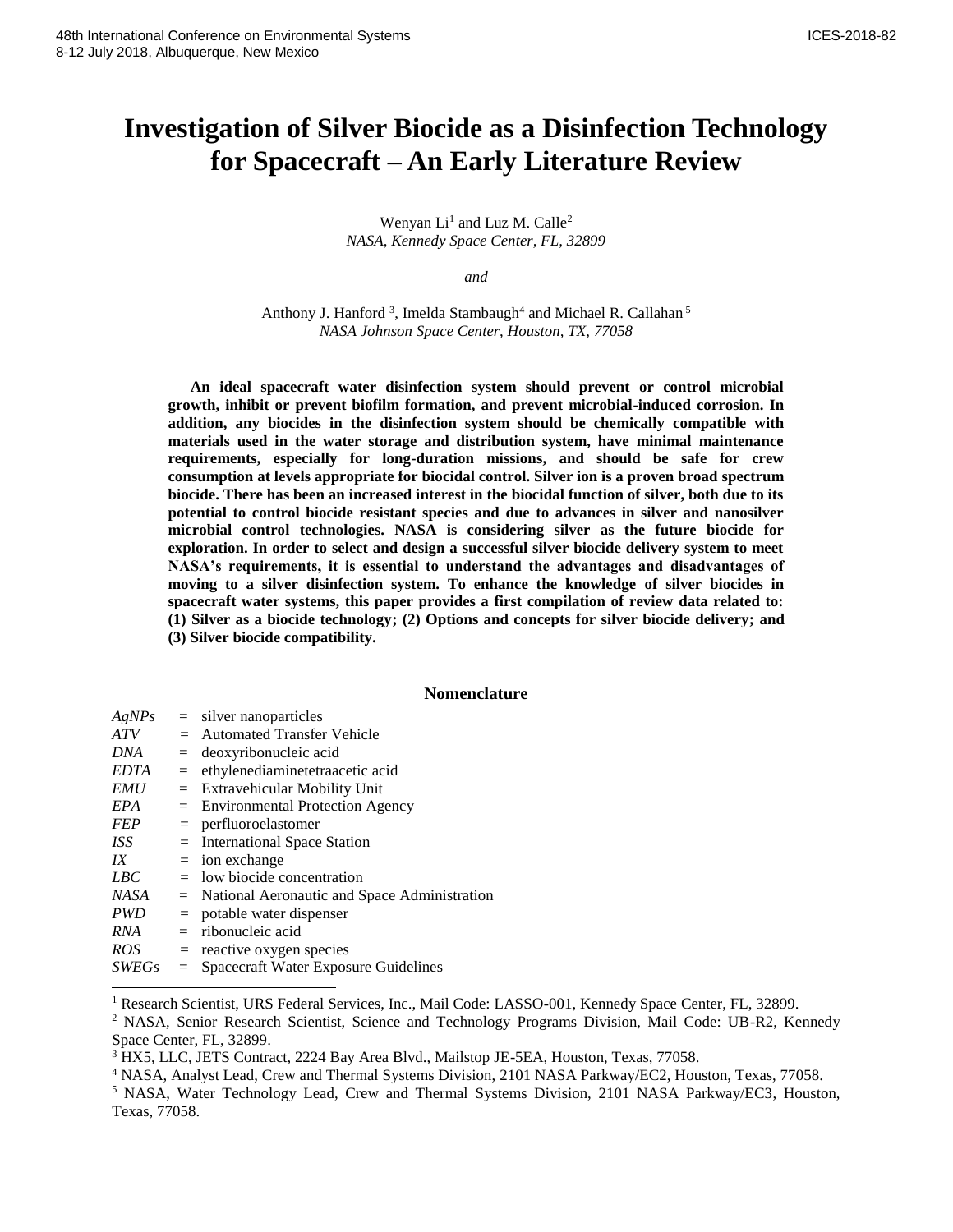| <b>TEM</b> | $=$ transmission electron microscopy |
|------------|--------------------------------------|
| UV         | $=$ ultraviolet                      |
| <b>WHO</b> | $=$ World Health Organization        |

# **I. Introduction**

ILVER is a proven broad spectrum biocide. There has been an increased interest in the biocidal function of SILVER is a proven broad spectrum biocide. There has been an increased interest in the biocidal function of silver, both due to the advancement of silver and nanosilver biocide technologies and the potential to address antimicrobial resistance in clinically relevant organisms. The National Aeronautics and Space Administration (NASA) is interested in adopting silver biocide as a replacement for iodine  $(I_2)$  for long duration exploration missions. Although iodine has been successfully used on the International Space Station (ISS), it can have adverse effects on the thyroid and must be removed before being consumed by astronauts. Currently, iodine removal is achieved through the use of additional hardware. The iodine removal hardware increases the overall complexity and mass of the disinfection system. Silver ion  $(Ag^+)$  is an effective biocide at concentrations that can be directly consumed by the crew. Silver is the biocide of choice used by the Russian Space Agency. If silver can be an acceptable biocide for future missions, this will allow for water to be standardized and shared across international spacecraft platforms and mission architectures. In general, an ideal biocide should have no adverse effect on humans, inhibit microbial growth and biofilm formation, and reduce microbial-induced corrosion in the water storage and distribution systems. In order to move to a silver-based biocide system in future spacecraft, it will be essential to have a firm understanding of the biocidal mechanisms of silver, its fate and behavior in spacecraft water systems, and the advantages and disadvantages of proposed silver delivery systems. This paper presents a literature review of silver as it relates to its potential application as a biocide in spacecraft water systems.

# **II. Overview of Water Treatment Technologies**

## **A. Types of Contaminations**

The three types of pathogenic microorganisms that are of main concern in terrestrial water systems are: protozoa, bacteria, and viruses.<sup>1</sup> Their characteristics are shown in Table 1. For spacecraft systems, these general classes of microorganisms are also a concern. ISS water quality has been evaluated for compliance with potable water requirements, set by the ISS Medical Operations Requirements Document (ISS MORD), which specifies limits for bacterial counts, coliform bacteria, fungal count, and parasitic protozoa (e.g. *Giardia* and *Cryptosporidium*). 2,3 For bacteria, the types of organisms typically isolated from spacecraft and terrestrial water systems include: *Burkholderia cepacia*, *Cupriavidus metallidurans*, *Methylobacterium fujisawaense*, *Pseudomonas aeruginosa*, and *Sphingomonas paucimobilis*. [3,4](#page-1-0)

| Tuble 1: I uthogenic microorganisms in water.                                 |                                                                                                                                                                                                                                                                                       |  |  |  |  |  |
|-------------------------------------------------------------------------------|---------------------------------------------------------------------------------------------------------------------------------------------------------------------------------------------------------------------------------------------------------------------------------------|--|--|--|--|--|
| <b>Type (Examples)</b>                                                        | <b>Characteristics</b>                                                                                                                                                                                                                                                                |  |  |  |  |  |
| Protozoa<br>(Amoebae,<br>Giardia lamblia.<br>Cryptosporidia)                  | Animal single-cell organisms, 1-15 microns in size.<br>٠<br>Contaminate water through animal and human feces.<br>٠<br>Form cysts, which lead to acute gastrointestinal diseases in human.<br>٠<br>A single cell can cause an infection.                                               |  |  |  |  |  |
| <b>Bacteria</b><br>$(E. \text{ coli.})$<br>Salmonella.<br>Vibrio cholerae)    | Single-cell organism, $0.5 - 5$ microns in size.<br>٠<br>Contaminate water through animal and human feces.<br>٠<br>Propagate quickly in warm environments and, particularly in water, become<br>٠<br>dangerous when mixed together with human and animal feces in the drinking water. |  |  |  |  |  |
| <b>Viruses</b><br>(Hepatitis A,<br>Norwalk virus, Rota<br>virus, Polio virus) | An infective agent, 0.02-0.2 microns in size.<br>٠<br>Can only propagate in living cells since they do not possess their own<br>metabolism.<br>Contaminate water through animal and human feces near populated areas where<br>was tewater can get into drinking water.                |  |  |  |  |  |

<span id="page-1-1"></span><span id="page-1-0"></span>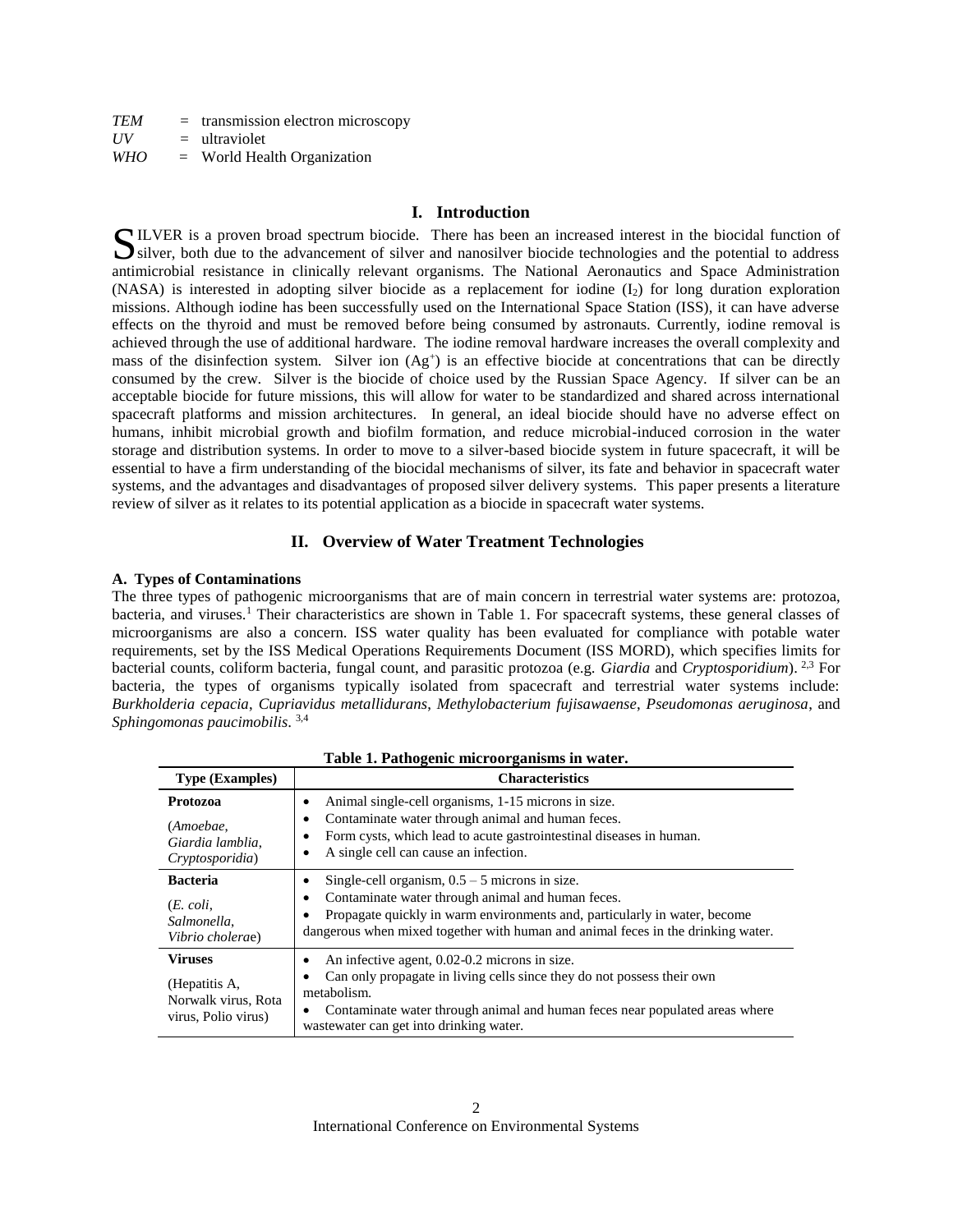## **B. Types of Treatments**

In terrestrial drinking water systems, different water treatment technologies are available and generally matched to the types of water sources, quality, and flow rate of the water to be treated. Factors to be considered are: turbidity, chemical loading, processing rates, presence of viruses, bacteria and protozoa, and final water quality requirements.<sup>5</sup> Often, adsorption using active carbon and ion exchange (IX) through resins are used to reduce chemical contaminants and improve the taste of the water. Various filtration techniques remove suspended solids that are bigger than their pore size and can be effective to separate particles, bacteria and protozoa. but removal of viruses from water is a challenge due to their extremely small sizes. Ultraviolet (UV) devices and chemical biocides kill microbes of all sizes, but they do not improve the taste or appearance of the drinking water. Typically, chemical biocides, such as chlorine, are supplied as a residual biocide to inhibit microbial re-growth in the downstream of the distribution system.

In US spacecraft systems, treated water is typically ground supplied, and/or generated on demand within the vehicle, e.g., as a by-product of energy generation through fuel cells. In either case, the water is generally near or equivalent to deionized water. When water is recycled, as is now the case on the International Space Station (ISS), it is treated using activated carbon, ion exchange resin, and high temperature catalysis. Whether ground supplied, produced, and/or recycled, all potable water is treated with a biocide, prior to storage and distribution, to ensure that microbial control and overall potability are maintained. For US spacecraft systems, the different biocides that have been used have generally relied on iodine (the current biocide system for ISS). On occasion, chlorine was used in the Apollo command module and silver was used in an Extravehicular Mobility Unit (EMU) loop on the space shuttle and when transferring water to the Russian segment on ISS which has historically made use of silver biocide.

## <span id="page-2-2"></span><span id="page-2-1"></span><span id="page-2-0"></span>**III. Biocidal Activity of Silver Ion and Nanosilver**

Though the antibacterial function of silver compounds is well known, their biocidal mechanisms are not completely understood. This is likely due to the versatility of the silver biocides that compounds the already complex nature of the interaction between biological organisms and their environment. Many studies have been conducted and are available in the literature on the biocide effects and interactions of silver with microorganisms. For reference, several published literature reviews are listed here to provide a general insight on the subject, including the Case Study by the Environmental Protection Agency<sup>6</sup> and a literature review published by WHO.<sup>7</sup> An extensive literature search is yet to be conducted for the microorganisms of interest in spacecraft water systems. However, some useful information can be found in the work in references [4,](#page-1-1) 8, and 9.

#### **A. Silver and its Physicochemical Properties**

The physiochemical properties of silver compounds are important factors that influence their biocidal effect. These properties include composition, solubility, size (and dispersibility), morphology (shape and crystal structure), surface area, as well as, its electrical, magnetic, and optical properties. In nature, silver metal  $(Ag^0)$  and silver ion  $(Ag<sup>+</sup>)$  forms are the most common states. The most abundant silver compounds in the environment are silver sulfide (Ag2S, Argentite), silver nitrate (AgNO3), and silver chloride (AgCl, Cerargyrite). The Earth's crust contains 0.08 ppm of silver, while urban soil contains about 0.3 ppm silver.<sup>10</sup>

Solubility determines the dissolution of the silver compounds and release rate of silver ions into the environment. It is an important factor that influences the bioavailability of silver and its biocidal efficiency. A list of silver compounds and their solubilities are shown in Table 2. The solubility of these compounds in water also reflects the strength of the covalent bonds between silver and other elements, which determines its biocidal efficiency. For instance, the electronegativity values, by Pauling's scale, of Ag, sulfur (S), chlorine (Cl), oxygen (O), and fluorine (F) are 1.93, 2.58, 3.16, 3.44, and 3.98, respectively. Based on these differences in electronegativity, the Ag-S bond is less polar than the Ag-Cl bond, and very stable in water. As a result, the solubility product  $(K_{sp})$  of Ag<sub>2</sub>S is about  $10^{-49}$ , the K<sub>sp</sub> of AgCl is about  $10^{-10}$ , and that of AgOH is about  $10^{-8}$ . On the other hand, AgF is highly soluble in water, with a solubility of 182 g/100 mL at 15.5°C.<sup>11</sup> This is consistent with one of the main biocidal mechanisms of silver, i.e., the strong interaction of silver with the thiol (–SH) group of the biological systems.

#### **B. Bioavailability**

Exposure to a biocide requires contact between the biocide and the surface of an organism via the environmental media. For internal exposure to occur, the biocide must penetrate the organism's cellular walls, membranes, or other barriers. Bioavailability of silver is likely a function of its form, the chemical makeup of the environment, and the organism.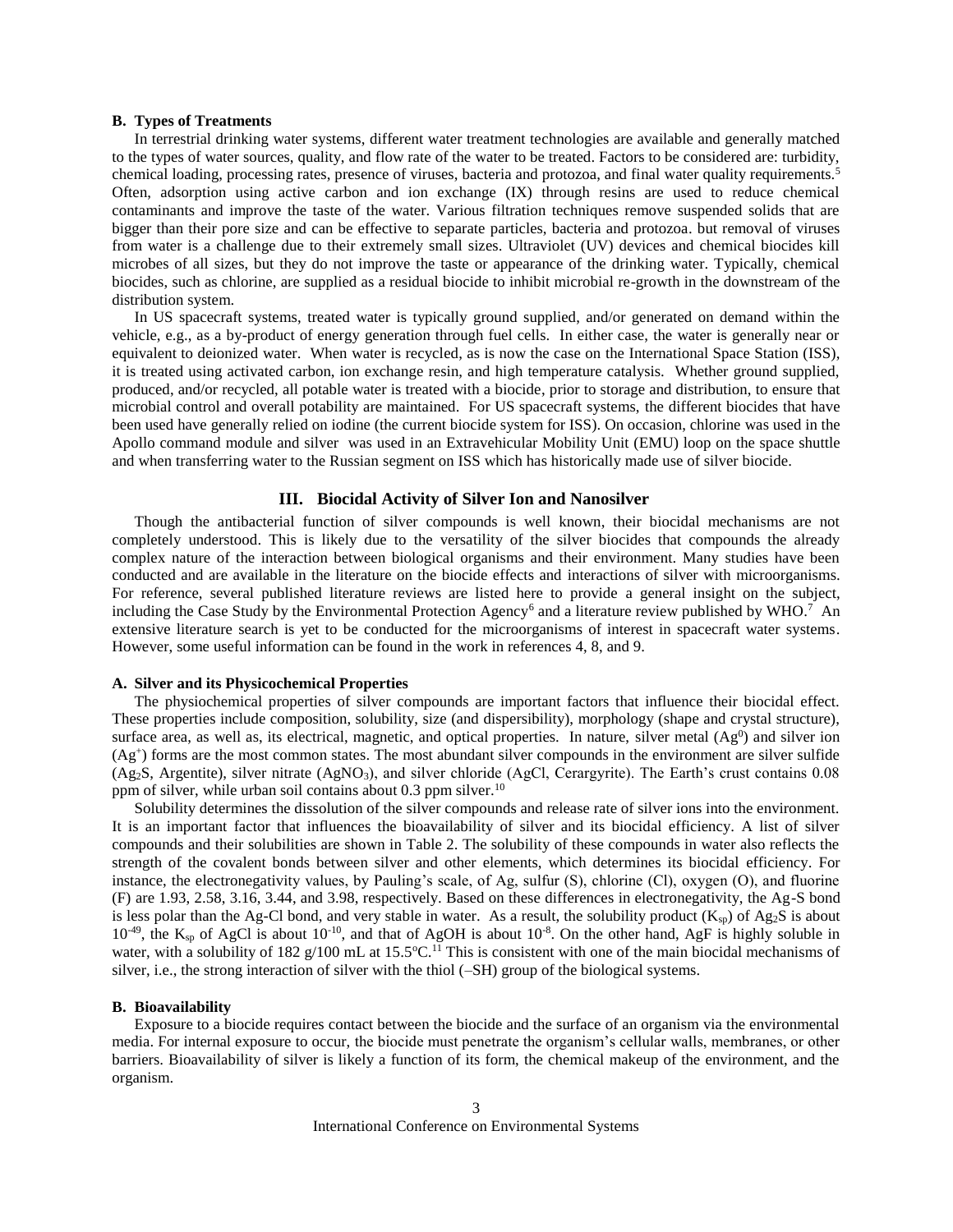|                                                                                                                                                                                                                                                                                                                                                                                                                                                                                                                                                                                                                                                                                                                                                                                                                                                                                                                                                                                                                                                                                                                                                                                                                                                                                                                                                                                                                                                                                                                                                                                                                                                                                                                                                                                                                                                                                                                                                                                                                                                                                                                                                                                                                                                                                                                                                                                                                                                                                                                                                                                                                                                                                                                                                                                                                                                                                                                                                                                                                                                                                                                                                 | <b>Silver compound</b>             | Formula                         | Solubility product constant<br>$(Ksp)$ at 25°C                                                                                                                                                                                                                                                                                                                                                                                                                                                                                                                                                                                                                                                                                                                                                                                                                                                       |                       |  |  |
|-------------------------------------------------------------------------------------------------------------------------------------------------------------------------------------------------------------------------------------------------------------------------------------------------------------------------------------------------------------------------------------------------------------------------------------------------------------------------------------------------------------------------------------------------------------------------------------------------------------------------------------------------------------------------------------------------------------------------------------------------------------------------------------------------------------------------------------------------------------------------------------------------------------------------------------------------------------------------------------------------------------------------------------------------------------------------------------------------------------------------------------------------------------------------------------------------------------------------------------------------------------------------------------------------------------------------------------------------------------------------------------------------------------------------------------------------------------------------------------------------------------------------------------------------------------------------------------------------------------------------------------------------------------------------------------------------------------------------------------------------------------------------------------------------------------------------------------------------------------------------------------------------------------------------------------------------------------------------------------------------------------------------------------------------------------------------------------------------------------------------------------------------------------------------------------------------------------------------------------------------------------------------------------------------------------------------------------------------------------------------------------------------------------------------------------------------------------------------------------------------------------------------------------------------------------------------------------------------------------------------------------------------------------------------------------------------------------------------------------------------------------------------------------------------------------------------------------------------------------------------------------------------------------------------------------------------------------------------------------------------------------------------------------------------------------------------------------------------------------------------------------------------|------------------------------------|---------------------------------|------------------------------------------------------------------------------------------------------------------------------------------------------------------------------------------------------------------------------------------------------------------------------------------------------------------------------------------------------------------------------------------------------------------------------------------------------------------------------------------------------------------------------------------------------------------------------------------------------------------------------------------------------------------------------------------------------------------------------------------------------------------------------------------------------------------------------------------------------------------------------------------------------|-----------------------|--|--|
|                                                                                                                                                                                                                                                                                                                                                                                                                                                                                                                                                                                                                                                                                                                                                                                                                                                                                                                                                                                                                                                                                                                                                                                                                                                                                                                                                                                                                                                                                                                                                                                                                                                                                                                                                                                                                                                                                                                                                                                                                                                                                                                                                                                                                                                                                                                                                                                                                                                                                                                                                                                                                                                                                                                                                                                                                                                                                                                                                                                                                                                                                                                                                 | Silver                             | Ag                              | Insoluble                                                                                                                                                                                                                                                                                                                                                                                                                                                                                                                                                                                                                                                                                                                                                                                                                                                                                            |                       |  |  |
|                                                                                                                                                                                                                                                                                                                                                                                                                                                                                                                                                                                                                                                                                                                                                                                                                                                                                                                                                                                                                                                                                                                                                                                                                                                                                                                                                                                                                                                                                                                                                                                                                                                                                                                                                                                                                                                                                                                                                                                                                                                                                                                                                                                                                                                                                                                                                                                                                                                                                                                                                                                                                                                                                                                                                                                                                                                                                                                                                                                                                                                                                                                                                 | Silver sulfide $(\alpha$ -form)    | $Ag_2S$                         | 6.69 x $10^{-50}$                                                                                                                                                                                                                                                                                                                                                                                                                                                                                                                                                                                                                                                                                                                                                                                                                                                                                    |                       |  |  |
|                                                                                                                                                                                                                                                                                                                                                                                                                                                                                                                                                                                                                                                                                                                                                                                                                                                                                                                                                                                                                                                                                                                                                                                                                                                                                                                                                                                                                                                                                                                                                                                                                                                                                                                                                                                                                                                                                                                                                                                                                                                                                                                                                                                                                                                                                                                                                                                                                                                                                                                                                                                                                                                                                                                                                                                                                                                                                                                                                                                                                                                                                                                                                 | Silver sulfide ( $\beta$ -form)    | Ag <sub>2</sub> S               | $1.09 \ge 10^{-49}$                                                                                                                                                                                                                                                                                                                                                                                                                                                                                                                                                                                                                                                                                                                                                                                                                                                                                  |                       |  |  |
|                                                                                                                                                                                                                                                                                                                                                                                                                                                                                                                                                                                                                                                                                                                                                                                                                                                                                                                                                                                                                                                                                                                                                                                                                                                                                                                                                                                                                                                                                                                                                                                                                                                                                                                                                                                                                                                                                                                                                                                                                                                                                                                                                                                                                                                                                                                                                                                                                                                                                                                                                                                                                                                                                                                                                                                                                                                                                                                                                                                                                                                                                                                                                 | Silver arsenate                    | Ag3AsO <sub>4</sub>             | $1.03 \ge 10^{-22}$                                                                                                                                                                                                                                                                                                                                                                                                                                                                                                                                                                                                                                                                                                                                                                                                                                                                                  | Increasing Solubility |  |  |
|                                                                                                                                                                                                                                                                                                                                                                                                                                                                                                                                                                                                                                                                                                                                                                                                                                                                                                                                                                                                                                                                                                                                                                                                                                                                                                                                                                                                                                                                                                                                                                                                                                                                                                                                                                                                                                                                                                                                                                                                                                                                                                                                                                                                                                                                                                                                                                                                                                                                                                                                                                                                                                                                                                                                                                                                                                                                                                                                                                                                                                                                                                                                                 | Silver iodide                      | AgI                             | $8.51 \times 10^{-17}$                                                                                                                                                                                                                                                                                                                                                                                                                                                                                                                                                                                                                                                                                                                                                                                                                                                                               |                       |  |  |
|                                                                                                                                                                                                                                                                                                                                                                                                                                                                                                                                                                                                                                                                                                                                                                                                                                                                                                                                                                                                                                                                                                                                                                                                                                                                                                                                                                                                                                                                                                                                                                                                                                                                                                                                                                                                                                                                                                                                                                                                                                                                                                                                                                                                                                                                                                                                                                                                                                                                                                                                                                                                                                                                                                                                                                                                                                                                                                                                                                                                                                                                                                                                                 | Silver phosphate                   | $Ag_3PO_4$                      | $8.89 \ge 10^{-17}$                                                                                                                                                                                                                                                                                                                                                                                                                                                                                                                                                                                                                                                                                                                                                                                                                                                                                  |                       |  |  |
|                                                                                                                                                                                                                                                                                                                                                                                                                                                                                                                                                                                                                                                                                                                                                                                                                                                                                                                                                                                                                                                                                                                                                                                                                                                                                                                                                                                                                                                                                                                                                                                                                                                                                                                                                                                                                                                                                                                                                                                                                                                                                                                                                                                                                                                                                                                                                                                                                                                                                                                                                                                                                                                                                                                                                                                                                                                                                                                                                                                                                                                                                                                                                 | Silver bromide                     | AgBr                            | $5.35 \times 10^{-13}$                                                                                                                                                                                                                                                                                                                                                                                                                                                                                                                                                                                                                                                                                                                                                                                                                                                                               |                       |  |  |
|                                                                                                                                                                                                                                                                                                                                                                                                                                                                                                                                                                                                                                                                                                                                                                                                                                                                                                                                                                                                                                                                                                                                                                                                                                                                                                                                                                                                                                                                                                                                                                                                                                                                                                                                                                                                                                                                                                                                                                                                                                                                                                                                                                                                                                                                                                                                                                                                                                                                                                                                                                                                                                                                                                                                                                                                                                                                                                                                                                                                                                                                                                                                                 | Silver chromate                    | $Ag_2CrO_4$                     | $1.12 \times 10^{-12}$                                                                                                                                                                                                                                                                                                                                                                                                                                                                                                                                                                                                                                                                                                                                                                                                                                                                               |                       |  |  |
|                                                                                                                                                                                                                                                                                                                                                                                                                                                                                                                                                                                                                                                                                                                                                                                                                                                                                                                                                                                                                                                                                                                                                                                                                                                                                                                                                                                                                                                                                                                                                                                                                                                                                                                                                                                                                                                                                                                                                                                                                                                                                                                                                                                                                                                                                                                                                                                                                                                                                                                                                                                                                                                                                                                                                                                                                                                                                                                                                                                                                                                                                                                                                 | Silver oxalate                     | $Ag_2C_2O_4$                    | $5.40 \times 10^{-12}$                                                                                                                                                                                                                                                                                                                                                                                                                                                                                                                                                                                                                                                                                                                                                                                                                                                                               |                       |  |  |
|                                                                                                                                                                                                                                                                                                                                                                                                                                                                                                                                                                                                                                                                                                                                                                                                                                                                                                                                                                                                                                                                                                                                                                                                                                                                                                                                                                                                                                                                                                                                                                                                                                                                                                                                                                                                                                                                                                                                                                                                                                                                                                                                                                                                                                                                                                                                                                                                                                                                                                                                                                                                                                                                                                                                                                                                                                                                                                                                                                                                                                                                                                                                                 | Silver carbonate                   | Ag <sub>2</sub> CO <sub>3</sub> | $8.46\ \mathrm{x}\ 10^{\text{-}12}$                                                                                                                                                                                                                                                                                                                                                                                                                                                                                                                                                                                                                                                                                                                                                                                                                                                                  |                       |  |  |
|                                                                                                                                                                                                                                                                                                                                                                                                                                                                                                                                                                                                                                                                                                                                                                                                                                                                                                                                                                                                                                                                                                                                                                                                                                                                                                                                                                                                                                                                                                                                                                                                                                                                                                                                                                                                                                                                                                                                                                                                                                                                                                                                                                                                                                                                                                                                                                                                                                                                                                                                                                                                                                                                                                                                                                                                                                                                                                                                                                                                                                                                                                                                                 | Silver chloride                    | AgCl                            | $1.77 \times 10^{-10}$                                                                                                                                                                                                                                                                                                                                                                                                                                                                                                                                                                                                                                                                                                                                                                                                                                                                               |                       |  |  |
|                                                                                                                                                                                                                                                                                                                                                                                                                                                                                                                                                                                                                                                                                                                                                                                                                                                                                                                                                                                                                                                                                                                                                                                                                                                                                                                                                                                                                                                                                                                                                                                                                                                                                                                                                                                                                                                                                                                                                                                                                                                                                                                                                                                                                                                                                                                                                                                                                                                                                                                                                                                                                                                                                                                                                                                                                                                                                                                                                                                                                                                                                                                                                 | Silver sulfate                     | $Ag_2SO_4$                      | $1.20 \times 10^{-5}$                                                                                                                                                                                                                                                                                                                                                                                                                                                                                                                                                                                                                                                                                                                                                                                                                                                                                |                       |  |  |
|                                                                                                                                                                                                                                                                                                                                                                                                                                                                                                                                                                                                                                                                                                                                                                                                                                                                                                                                                                                                                                                                                                                                                                                                                                                                                                                                                                                                                                                                                                                                                                                                                                                                                                                                                                                                                                                                                                                                                                                                                                                                                                                                                                                                                                                                                                                                                                                                                                                                                                                                                                                                                                                                                                                                                                                                                                                                                                                                                                                                                                                                                                                                                 | Silver bromate                     | AgBrO <sub>3</sub>              | $5.34 \times 10^{-5}$                                                                                                                                                                                                                                                                                                                                                                                                                                                                                                                                                                                                                                                                                                                                                                                                                                                                                |                       |  |  |
|                                                                                                                                                                                                                                                                                                                                                                                                                                                                                                                                                                                                                                                                                                                                                                                                                                                                                                                                                                                                                                                                                                                                                                                                                                                                                                                                                                                                                                                                                                                                                                                                                                                                                                                                                                                                                                                                                                                                                                                                                                                                                                                                                                                                                                                                                                                                                                                                                                                                                                                                                                                                                                                                                                                                                                                                                                                                                                                                                                                                                                                                                                                                                 | Silver nitrate                     | AgNO <sub>3</sub>               | Highly soluble                                                                                                                                                                                                                                                                                                                                                                                                                                                                                                                                                                                                                                                                                                                                                                                                                                                                                       |                       |  |  |
|                                                                                                                                                                                                                                                                                                                                                                                                                                                                                                                                                                                                                                                                                                                                                                                                                                                                                                                                                                                                                                                                                                                                                                                                                                                                                                                                                                                                                                                                                                                                                                                                                                                                                                                                                                                                                                                                                                                                                                                                                                                                                                                                                                                                                                                                                                                                                                                                                                                                                                                                                                                                                                                                                                                                                                                                                                                                                                                                                                                                                                                                                                                                                 | Silver fluoride                    | AgF                             | Highly soluble                                                                                                                                                                                                                                                                                                                                                                                                                                                                                                                                                                                                                                                                                                                                                                                                                                                                                       |                       |  |  |
| The biocidal nature of silver is attributed to the physicochemical properties of the silver ion. The biocide<br>function of silver metal or silver nanoparticles (AgNPs) is due to the presence of silver oxide on the metal surface. <sup>14</sup><br>It should be mentioned that if AgNPs adhere to an organism's external surface and release silver ions, the<br>concentration of silver ions in the immediate vicinity of the organism might be higher than that in the surrounding<br>medium. This "local" silver concentration is more relevant than the overall silver concentration, but it is challenging<br>to measure. From the results of toxicity tests, the release rate of silver ions generally decreases with increasing<br>particle size, due to the surface-volume relationship. Release of silver ions from nanosilver is also enhanced in<br>oxidative conditions. The bioavailability and toxicity of AgNPs for bacterial and mammalian cells increases with<br>increasing concentration of hydrogen peroxide $(H_2O_2)$ .<br>In addition to the concentration of $Ag^+$ , different attributes of an organism can influence bioavailability of silver<br>biocides. The type of organism, its structure, and its physiology are key determinants of its biocide uptake<br>mechanism. Whether the organism is prokaryote (a microscopic single-celled organism without a distinct nucleus or<br>other specialized organelles) or eukaryote (an organism consisting of a cell or cells with a distinct nucleus), its cell<br>size, cell wall or membrane construction, type of circulatory system, respiratory physiology, and other major aspects<br>of its physiology can play important roles in the biocide uptake process. Similarly, the properties of water, including<br>trace inorganic and organic matter content, will play important roles in changing the bioavailability of silver. This<br>likely happens through aggregation of AgNPs and complexing of nanosilver or silver ions with organic or inorganic<br>materials to form larger particles or insoluble precipitates.<br>Many ligands exist for silver ions, including inorganic ligands (chloride, bicarbonate, thiosulfate), simple organic<br>ligands (amino acids and ethylenediaminetetraacetic acid, EDTA), and complex polydispersed organic ligands<br>(humic and fulvic acids). Among sulfide ( $S^2$ ), sulfate ( $SO_4^2$ ), Cl, phosphate ( $PO_4^3$ ), and EDTA, $S^2$ is the most<br>effective ligand in reducing AgNP toxicity to nitrifying bacteria. <sup>15</sup> Silver binds very strongly with sulfide $(S^2)$ and<br>only forms relatively insoluble AgCl with the chloride anion (Cl <sup>-</sup> ). The abundance of Cl <sup>-</sup> favors the formation of<br>soluble silver chloro complexes. In seawater, the high ionic strength and high Cl <sup>-</sup> content can lead to the formation<br>of nanosilver clusters, and/or the formation of soluble silver chloro complexes; either process can dominate<br>depending on the water chemistry, presence of organic matter, and AgNP surface treatment. <sup>16</sup> |                                    |                                 |                                                                                                                                                                                                                                                                                                                                                                                                                                                                                                                                                                                                                                                                                                                                                                                                                                                                                                      |                       |  |  |
|                                                                                                                                                                                                                                                                                                                                                                                                                                                                                                                                                                                                                                                                                                                                                                                                                                                                                                                                                                                                                                                                                                                                                                                                                                                                                                                                                                                                                                                                                                                                                                                                                                                                                                                                                                                                                                                                                                                                                                                                                                                                                                                                                                                                                                                                                                                                                                                                                                                                                                                                                                                                                                                                                                                                                                                                                                                                                                                                                                                                                                                                                                                                                 | C. Biocidal Activity of Silver Ion |                                 | Silver ions are highly toxic to all microorganisms, probably due to poisoning of the membrane respiratory<br>electron transport chains and components of DNA replication. <sup>17</sup> Silver ion affects the function of membrane-bound<br>enzymes, such as those in the respiratory chain. <sup>18</sup> It has been shown that after $Ag^+$ treatment, DNA loses its<br>replication ability and proteins become inactivated. <sup>19</sup> The antimicrobial action of Ag <sup>+</sup> is closely related with its<br>interaction with the thiol group in enzymes and proteins. Recent work showed that Ag <sup>+</sup> treatment promotes reactive<br>oxygen species (ROS) production, which results in an enhanced antibacterial effect, as ROS are highly toxic<br>oxidants that cause damage to proteins, DNA, RNA, and lipids. <sup>20</sup> An illustration of some proposed antimicrobial |                       |  |  |

<span id="page-3-0"></span>**Table 2. Solubility product constants for various silver compounds.12,13**

#### **C. Biocidal Activity of Silver Ion**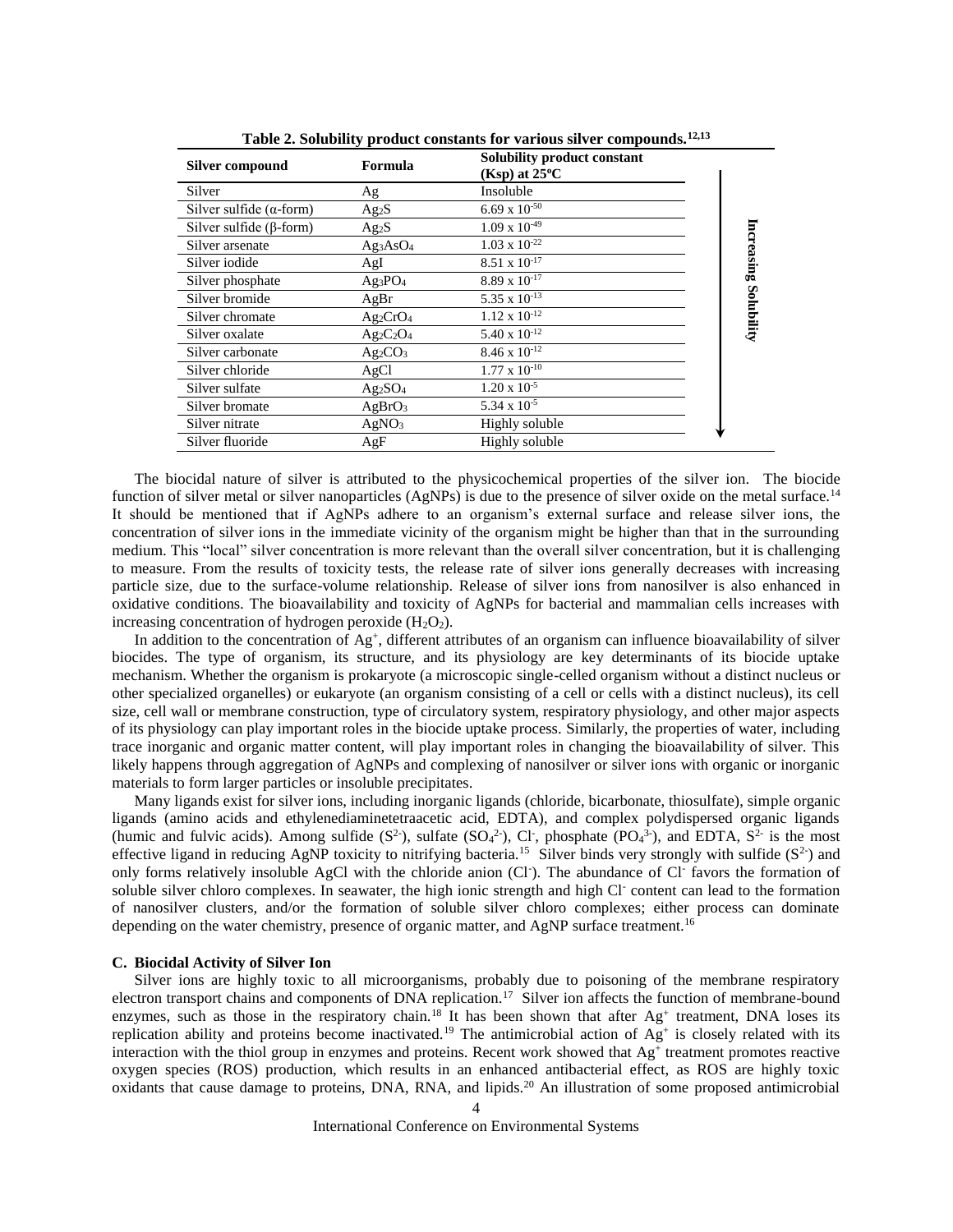mechanisms of silver is shown in [Figure 1.](#page-4-0) Detailed discussion on the mechanism of the antimicrobial actions of the silver ion can be found in references 21 and 22.

<span id="page-4-1"></span>

<span id="page-4-0"></span>**Figure 1. Antimicrobial effects of Ag<sup>+</sup> : Interaction with membrane proteins, blocking respiration and electron transfer; inside the cell, Ag<sup>+</sup> ions interact with DNA, proteins, and induce ROS production.** Reprinted by permission from: Nature/Springer/Palgrave[.21](#page-4-1)

#### **D. Uptake and Biocidal Activity of Nanosilver Biocide**

Bacteria readily take up nanosilver, which is consistent with its well-known antibacterial properties. It has been shown that only oxidized AgNPs function as biocide (reduced nanosilver is easily oxidized).<sup>[14](#page-3-0)</sup> The antimicrobial effect of nanosilver is likely due to a combination of nanosilver, which can anchor to and penetrate the cell wall, and the silver ions that are chemisorbed on the surface.

Nanosilver can anchor and penetrate the cell wall of gram-negative bacteria. It has been suggested that this could increase its permeability and result in uncontrolled transport of materials. It has also been proposed that the antibacterial mechanism of nanosilver involves the formation of free radicals that damage the membrane. Furthermore, others have proposed a synergistic toxic effect in which nanosilver is adsorbed to the bacterial cell wall surface and silver ions move into the cells and produce ROS. Experimental results have provided strong support to the anchoring function of nanosilver. Pal and his coworkers evaluated the toxicity of nanosilver with various different shapes along with AgNO<sub>3</sub>. It was found that truncated triangular nanoparticles (with [111] facet) exhibited the strongest antibacterial activity. Transmission electron microscopy (TEM) showed that many triangular nanoparticles adhered to the cell surface.<sup>23</sup> Though not a conclusive study, the mechanism of AgNPs as a disinfectant has been summarized in some references.<sup>24</sup>

#### **E. Human Exposure and Toxicity**

Due to the long history of silver usage as a biocide and lack of known toxic effects, silver is generally considered safe to humans at the effective biocidal level. However, the growing use of nanosilver and silver colloid products has raised some concern recently. Some highlights on human exposure are summarized below and more detailed information can be found in reference[s 6,](#page-2-0) [7,](#page-2-1) and 25.

<span id="page-4-2"></span>The degree to which silver exposure leads to absorption, distribution, metabolism, or excretion in humans depends on particle properties and the route of exposure. The major route of silver exposure is through the inhalation of silver dust typically generated in various manufacturing processes. Other routes include dermal absorption, e.g., contact with jewelry, photographic, pharmaceutical, and/or wound care products. Exposure can also occur via oral ingestion, especially when incorporated into smoking deterrent products, such as chewing gum or throat lozenges. Once taken into the body, silver can subsequently cross biological barriers to accumulate in tissues, including lungs, liver, kidneys, stomach, brain, and blood. In animal studies, elevated silver concentrations of silver have been found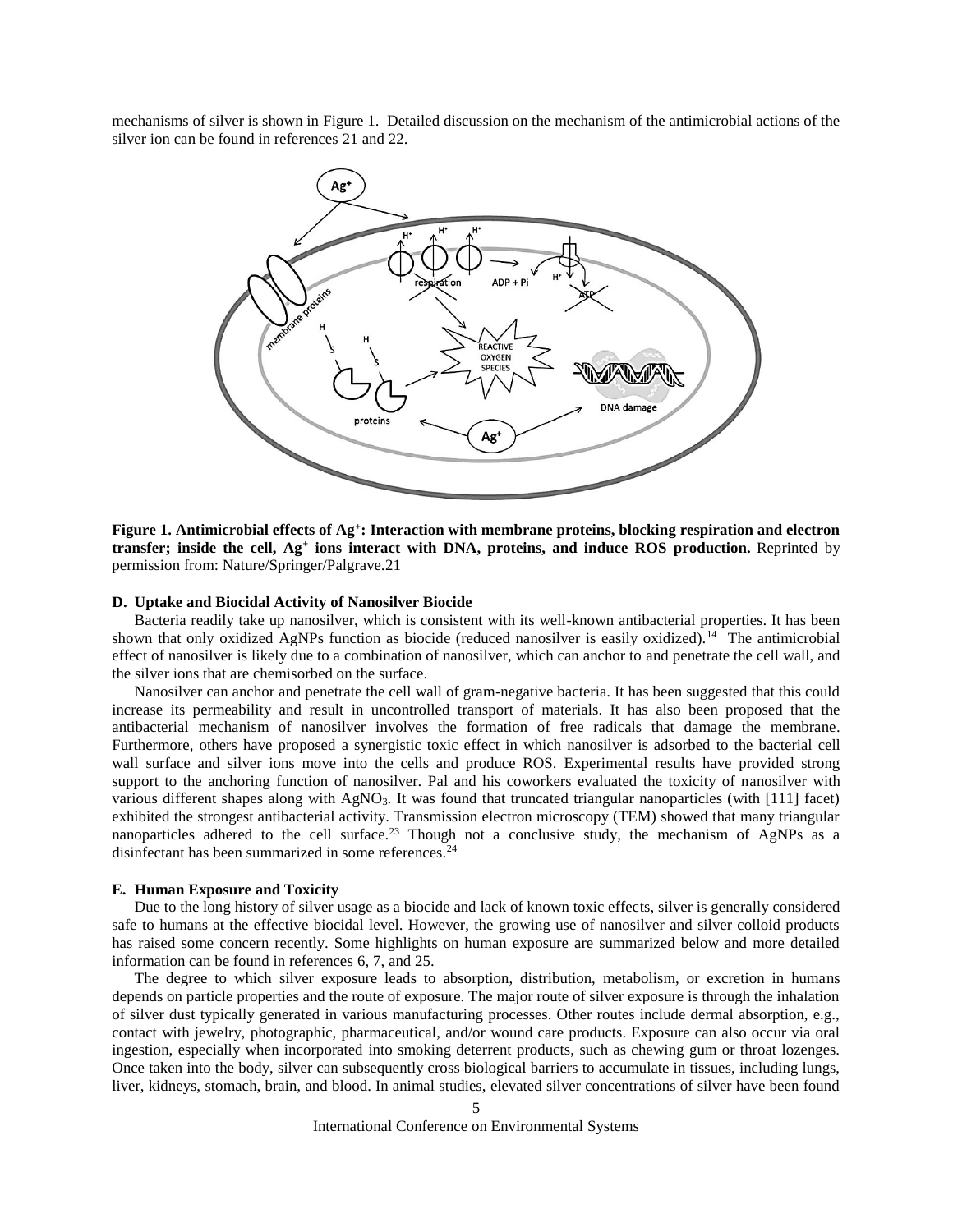in the lungs and blood following exposure through inhalation. Whether silver can cross the blood-brain barrier in humans is controversial. No evidence to date indicates that AgNPs, even those as small as  $1-2$  nm, can penetrate the blood-brain barrier in mammals. When ingested, exposures to nanosilver appear to result in lower relative absorption and subsequent dose compared to other exposure pathways. Silver has been demonstrated to cross the intestinal barrier following ingestion exposure. Limited animal study data suggests that silver can be excreted slowly through feces and to a lesser extent, through urine. The limited data for nanosilver suggests that particle characteristics, including surface modification, affect whether nanosilver is absorbed or excreted following ingestion. In spacecraft, the exposure route of highest concern is through oral ingestion.

Silver has been used as the primary drinking water biocide in some of the international space systems, including the Russian Mir Space Station and the Russian Segment of the International Space Station. NASA is considering the use of silver as the primary potable water biocide for future exploration missions. A critical review of studies examining the exposure-related health effects of silver and silver compounds<sup>26</sup> concluded that, the most notable adverse health effect is argyria and/or argyrosis, the blue-gray discoloring of skin; metallic silver has minimal effect on the human body and soluble silver compounds are more likely to produce argyria and argyrosis. These types of studies, in addition to various animal studies, Environmental Protection Agency (EPA) and World Health Organization (WHO) guidelines, have been used to develop the Spacecraft Water Exposure Guidelines (SWEGs).<sup>[25](#page-4-2)</sup> The SWEGs have been established for exposures of 1, 10, 100 and 1000 day class missions. Allowable concentration of silver in the drinking water may change slightly depending on mission duration. The exposure concentrations decrease accordingly as the mission duration increases. For 1, 10 and 100-day missions, the SWEGs are set at 5.4 (rounded to 5), 7.5 and 0.6 part per million (ppm) per day, respectively. For 1000-day class exploration missions, the maximum allowable silver concentration is set at 0.360 ppm per day, rounded to 0.400.

# **F. Resistance to Silver Biocide**

There are not many studies on the biocidal resistance to silver. For the studies performed, most were not considered long enough to create resistance. However, bacteria are the most adaptive organisms known and have been shown to develop resistance to the spectrum of bactericidal agents, including antibiotics and heavy metals. Many metal resistance mechanisms in bacteria are recognized.<sup>27</sup> Bacteria can generate cell surface proteins that bind heavy metals, producing a barrier to metals entering the cell. Other metal detoxification proteins are produced in the cytoplasm of bacteria and other organisms. These proteins are products of single genes that can easily be amplified to develop increased metal resistance. Bacteria also can exclude silver that has reached the cell's interior through efflux pumps. These pumps are able to bind to the silver ions and transport them to the cell surface where they are ejected. Plasmids that encode resistance for metals, including silver, have been isolated from bacteria.<sup>28</sup> Development of resistant strains can be expected when the exposure continues for several years. Such was the case in the extended study of the effects of silver/copper disinfection on Legionella in a hospital water system.<sup>29</sup> A detailed review on the bacterial resistance to silver can be found in references 30 and 31. Possible resistance mechanisms are proposed, but experimental work failed to produce strong support for them. A thorough understanding of silver resistance is yet to be achieved.

To cope with silver resistance, the following recommendations have been made: (1) Identify a different disinfectant that will complement the silver biocide system and alternate them on a regular basis, (2) employ a method to periodically eliminate the entire bacterial population, (3) where applicable and possible, drain, clean and shock the water system with an appropriate disinfectant. Terrestrially, such shock chemicals have included: chlorine, ozone, and/or another aggressive disinfectants. As it is often difficult to completely sterilize the system, it is generally recommended to use strategies 1 and 3 in combination.<sup>32</sup> In spacecraft systems, the following multibarrier strategies have been used: periodic system draining for returned vehicles, system flushing or "shock" with high concentrations of biocide, especially prior to first use, point-of-use filtration, and high temperature sterilization. High concentrations biocide "shock", however, cannot be considered as a strategy against biocide resistance, unless a different biocide is used.

# **IV. Silver Dosing Systems: State-of-the-Art**

For potable water biocide applications, the silver ion supplied should be sufficient to maintain the microbial integrity of the water without exceeding the exposure limits for the crew throughout the mission. For long duration missions, silver losses can be expected as water is consumed and reprocessed for use. In addition, losses of silver biocides can also occur due their reactions with wetted materials of construction, and other interactions, such as adsorption and/or uptake by microbes and organic and inorganic materials in the system. These losses might be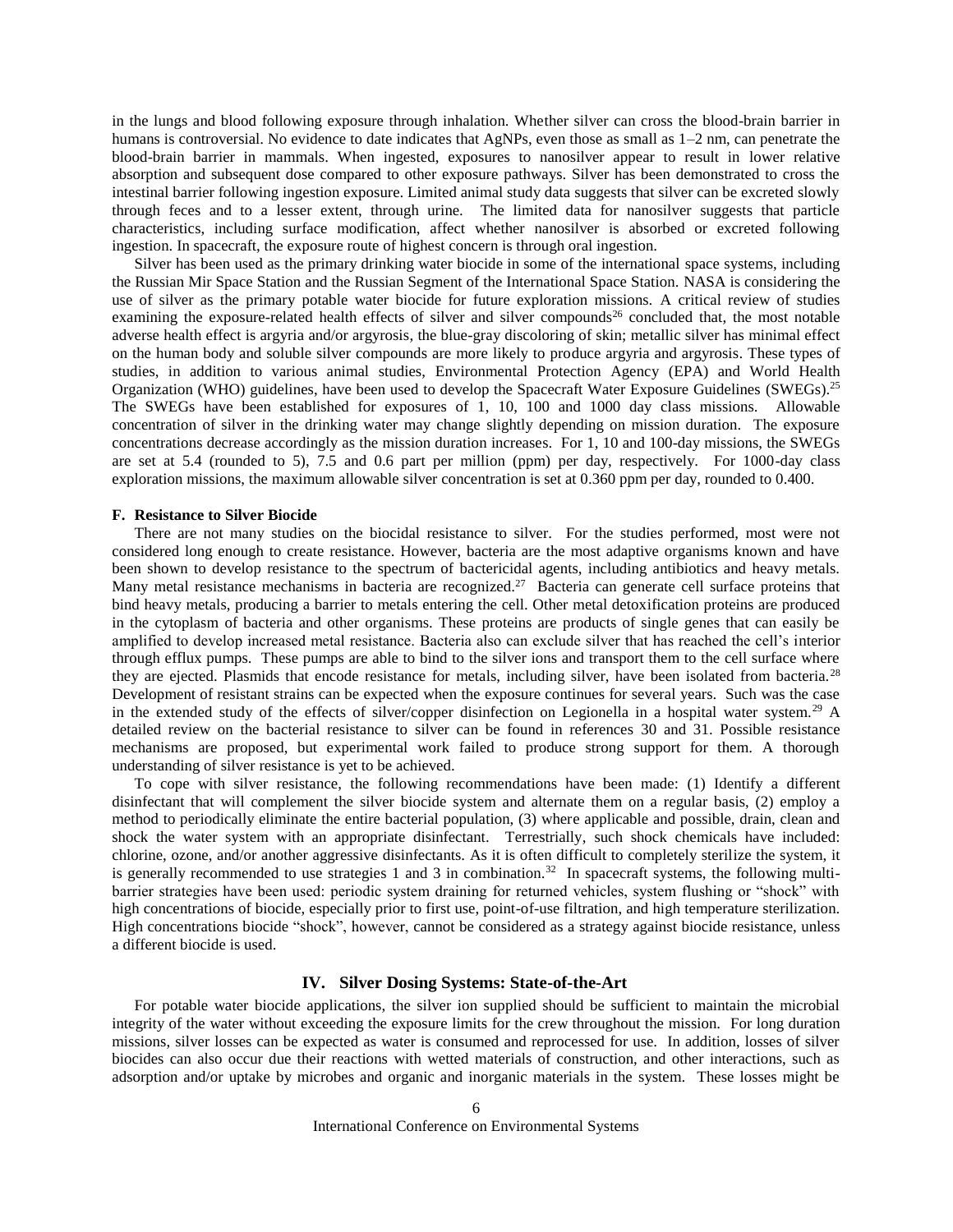appreciable especially during missions with long periods of dormancy. To meet requirements for exploration, an effective and robust silver dosing/delivery system will be needed.

Considering the long history of silver ion as a biocide and the renewed interest in silver, there are surprisingly few publications on silver ion delivery methods. However, a patent search proved to be fruitful. The following section provides a short review on silver delivering/dosing systems.

#### **A. Silver Coated Filtrating Media**

Metallic silver was one of the first silver biocides considered for water treatment. To increase the contact surface, silver can be used to coat filtrating media, such as sand and activated carbon. A number of patents, cited and summarized below, provide details on the application of coating media with silver as a means of dosing silver as part of a water treatment system.

# *1. Silver Coated Sand*

In US patent 1642089 (1927), Schreier described a method to coat sand particles with silver, and use it as a filtration medium to sterilize liquid for human consumption.<sup>33</sup> A formula for preparation of the silver coating is the following: 7 parts by weight of 0.1 normal solution of silver nitrate are diluted with 3 parts of distilled water. Then 0.3 parts of a 40% formaldehyde solution is added into the mixture. Afterwards, 4.7 parts of 0.1 normal ammonia solution are added and mixed under agitation. This solution is mixed with washed and cleaned quartz sand while stirring. After a short time, the liquid and the grains darken. The amount of sand or its grain size was not specified in the patent. No example is given in the patent.

In US patent 1,988,246 (1935), one of the early patents on the "oligodynamic action" of silver biocide, Krause introduced a two-step process for water sterilization.<sup>34</sup> First, the contaminated water (with B. Coli, half million communities per cubic cm) was filtered through silver coated quartz sand; the sand (300 grams) was coated with 30 grams of silver by wetting it with silver nitrate solution and then heating in a muffle furnace at  $400^{\circ}$ C. The quartz sand was placed in a suction-filter and 5 liters of contaminated water were passed through per minute. The filtration did not completely filter out the bacteria and still contained 15,000 bacilli per cubic cm. Second, the water was left to stand in a container and, after 10 hours, complete sterility was ensured. Though not specified, the sterilization was likely achieved by the action of silver ion released from the silver coated sand. This setup was used to process 1500 liters of water and achieved "total" sterilization, as shown in the examples.

#### *2. Activated Carbon with Impregnated Silver*

Activated carbon is one of the most used filtration materials. It can be impregnated with an aqueous  $AgNO<sub>3</sub>$ solution. After the water is evaporated and the product is heated to a higher temperature, the  $AgNO<sub>3</sub>$  will be converted to metallic silver. This procedure often results in an impregnation that is not very uniform, due to the premature reduction of  $AgNO<sub>3</sub>$  by carbon and the formation of large silver crystals.

In US patent 3,294,572 (1966), Piccione *et al.* disclosed a method to prepare a more uniform silver impregnated carbon.<sup>35</sup> First, the activated carbon was soaked in a strongly acidic solution of AgNO<sub>3</sub>, then the slurry was heated at  $70$  to  $80^{\circ}$ C to evaporate water until the carbon was just wet; then, it was transferred to a flask and heated at higher temperature (up to  $500^{\circ}$ C) in a nitrogen atmosphere to form metallic silver.

Silver impregnated active carbon, when properly prepared, has the potential for widespread use in sterilization and purification of liquid; yet, due to organic substances accumulated on the surface of the material, these filter materials can be rapidly spent, and their applications are limited. US patent 4,045,553 (1977) disclosed a process to restore the sterilization and purification properties of these materials through periodical treatment with steam.<sup>36</sup> The surface fouling of activated carbon filtering materials is similar to heterogeneous catalyst deactivation, though possibly in a less complicated manner.<sup>37</sup> It is not surprising that similar techniques are used for the regeneration of these materials.

#### **B. Silver Compounds with Various Solubilities**

The use of solutions of silver compounds, as a source of silver ions, has been suggested. In some cases, the compounds are more toxic than silver ion itself; but mostly, it is difficult to dissolve at a rate sufficient to reach, but not exceed, the required silver biocide concentration. Nevertheless, different silver compounds have been incorporated into water filtration systems.

# *1. Silver Chloride, Silver Oxide, and Silver Sulphocyanate*

In US patent  $1,473,331$  (1923),<sup>38</sup> H. Bechhold disclosed filters and filtering systems to prevent or retard microbial infection by impregnating filtering masses, with insoluble or low solubility noble metals or their compounds. The suitable filtering materials include diatomaceous earth, cellulose, and clay. The filtering systems, having beds or layers of sand, gravel, or coke, were utilized for filtration on a large scale. They retained micro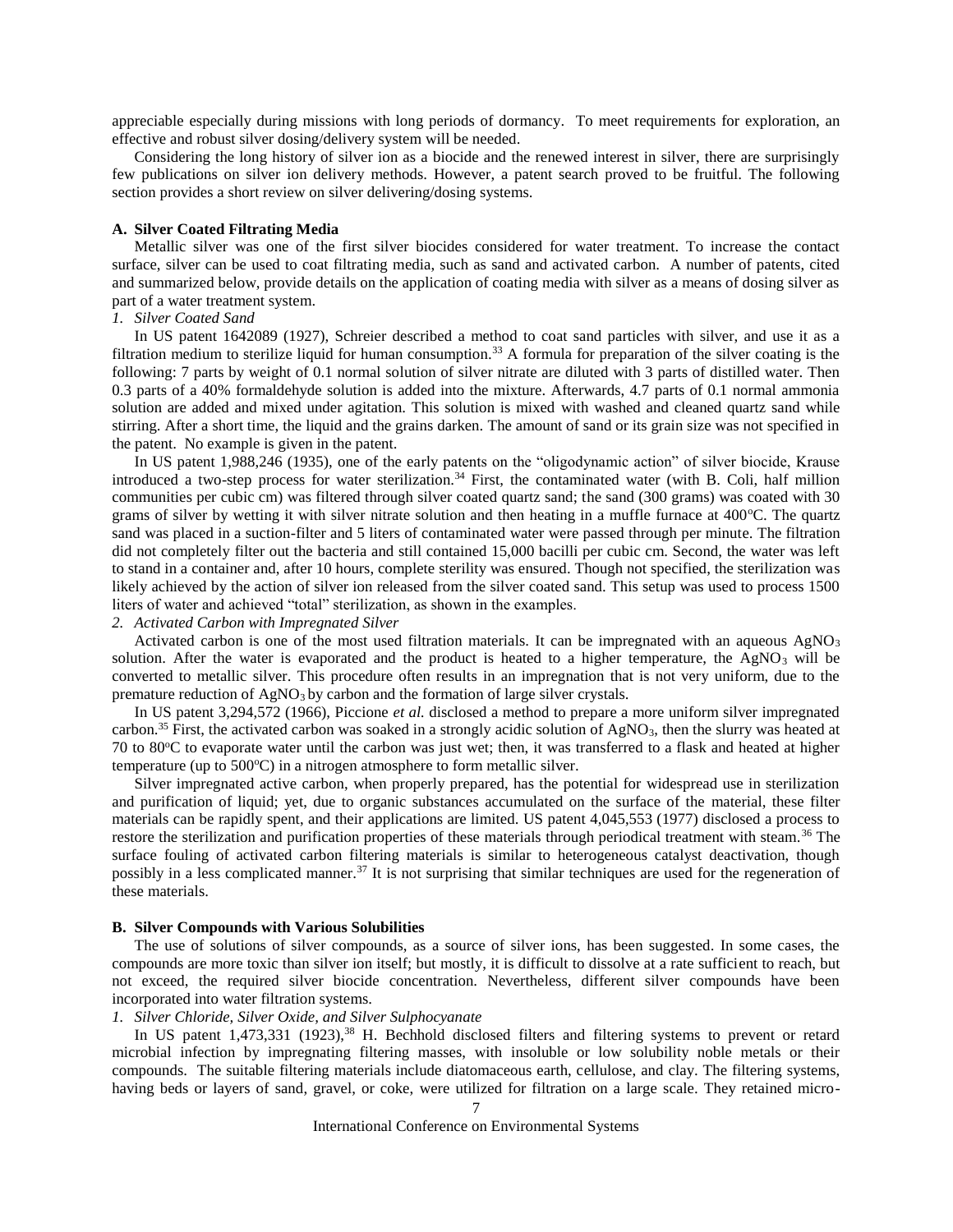organisms for a certain time, yet the microorganisms can grow through the pores of the filters, so the filtered water would become contaminated within a few days. To prevent microbial grow through, disinfectants were used, including silver, silver chloride, silver oxide, and silver sulphocyanate. Excellent results reported when activators, such as gold and platinum, were also used. As an example, a diatomaceous earth filter material was impregnated with 2% silver and a small fraction of platinum. Water contaminated with B. Coli was passed through filters with and without metal treatment. The untreated filtrate remained sterile for only two days, while the treated filter supplied sterile water for a significantly longer duration. A similar effect was obtained when silver chloride was used as the disinfectant with gold as the activator.

For these systems to achieve effective filtration and disinfection, the impregnation method is considered important. The impregnation process should ensure a uniform distribution and limit the leaching of disinfectants within the filtering mass. For example, a filter was first treated with vaporized ammonium chloride, which precipitated uniformly in the pores of the filter. Then, the filter was treated in the vacuum with a silver nitrate solution to allow  $AgNO<sub>3</sub>$  to penetrate into all pores. AgCl was precipitated and fixed into the filtering mass in uniform distribution. Another method was to soak the filter with a salt of low osmotic pressure, and then bring it into a solution of higher osmotic pressure. The two will react without forming a semi-permeable membrane that leads to uniform impregnation of disinfectant throughout the filter. For instance, a filter is first soaked with a diluted solution of  $AgNO<sub>3</sub>$  and brought into a solution of sodium chloride (with higher osmotic pressure). The filter will be uniformly impregnated with AgCl.

## *2. Silver Chloride, Silver Sulfide*

In US patent  $2,595,290$  (1952),<sup>39</sup> D. H. Quinn discloses the purification of water by means of a two-step processes: the first step is mechanical filtration, preferably using a ceramic filter of fine porosity, such as described in patent US 2,566,371;<sup>40</sup> in the second step, which combines adsorptive and chemical treatment, the water is passed through a three component system: a granular mass comprising an admixture of adsorptive granules, granules of an ion exchange synthetic resin, and granules coated with a bactericide of very low water solubility.

In the first step, mechanical filtration is used to remove solid particles and bacteria from the water. In the second step, the combined adsorption and chemical treatment, each one of the three components provides a complimentary function. The adsorptive granules act by capillary action to remove impurities such as chlorine, bacterial toxins, and others that impart objectionable odors and taste. For this function, both activated carbon and silica gel can be used, with activated carbon being the preferred material. The ion exchange granules act chemically on similar impurities. The combination makes the process more effective. For the final step, a slightly soluble bactericide is used to coat a certain portion of granules. This step renders the water in the apparatus sterile for an extended period.

The coating itself is applied to only a few of the filter granules, because the coated granules have little adsorptive capacity. Carbon granules or siliceous material, such as fine sand, can be used as silver carrier material. The loading of the bactericide should be sufficient for a long lasting effect. Bactericide can also be used in granular form, if suitable mechanical properties are achieved, rather than being applied to surface of the carrier granules. The preferred bactericide for these applications is silver chloride, however the use of silver sulfide and other compounds are suggested in the patent. When using more soluble compounds are used, such as silver chloride or silver oxide, careful control of the amount of the compound dissolved may be required to ensure silver concentrations to not exceed the limits for drinking water. Moreover, some compounds that may be applied, e.g., silver thiocyanate, are extremely toxic. Thus, processes incorporating these types of compounds would likely require an additional step to removal of excess biocide. On the other hand, other compounds which may be considered, such as silver sulfide, are extremely insoluble. So, measures may be required to ensure sufficient silver ion concentrations can be achieved to establish complete sterilization.

# *3. Silver Bromide*

Pall *et al.*,<sup>41</sup> in US patent 3,257,315 (1966), claims to supply silver ions to water, intended for human consumption, in an amount sufficient to obtain complete sterilization without exceeding the toxic concentration limit and with enough silver supplied to the water to serve as a reserve after sterilization, to prevent further contamination. The inventors claim that both concentration control and subsequent contamination elimination can be achieved in one step. The silver source used is AgBr, in a "surface condition," and the contact time should be sufficient to dissolve enough AgBr to ensure a silver ion concentration of 10 to 50 ppb, preferably at least 20 ppb. To achieve the large surface area of AgBr, it can be mixed with a filter media with large surface area, such as sand, charcoal, diatomaceous earth, among other examples, to form a filtration bed or column, through which water can be flowed. Similarly, the AgBr can be made into tablets, with suitable extender and binder. These tablets can then be placed in the water, inside a water permeable container preventing solid particles of AgBr from escaping.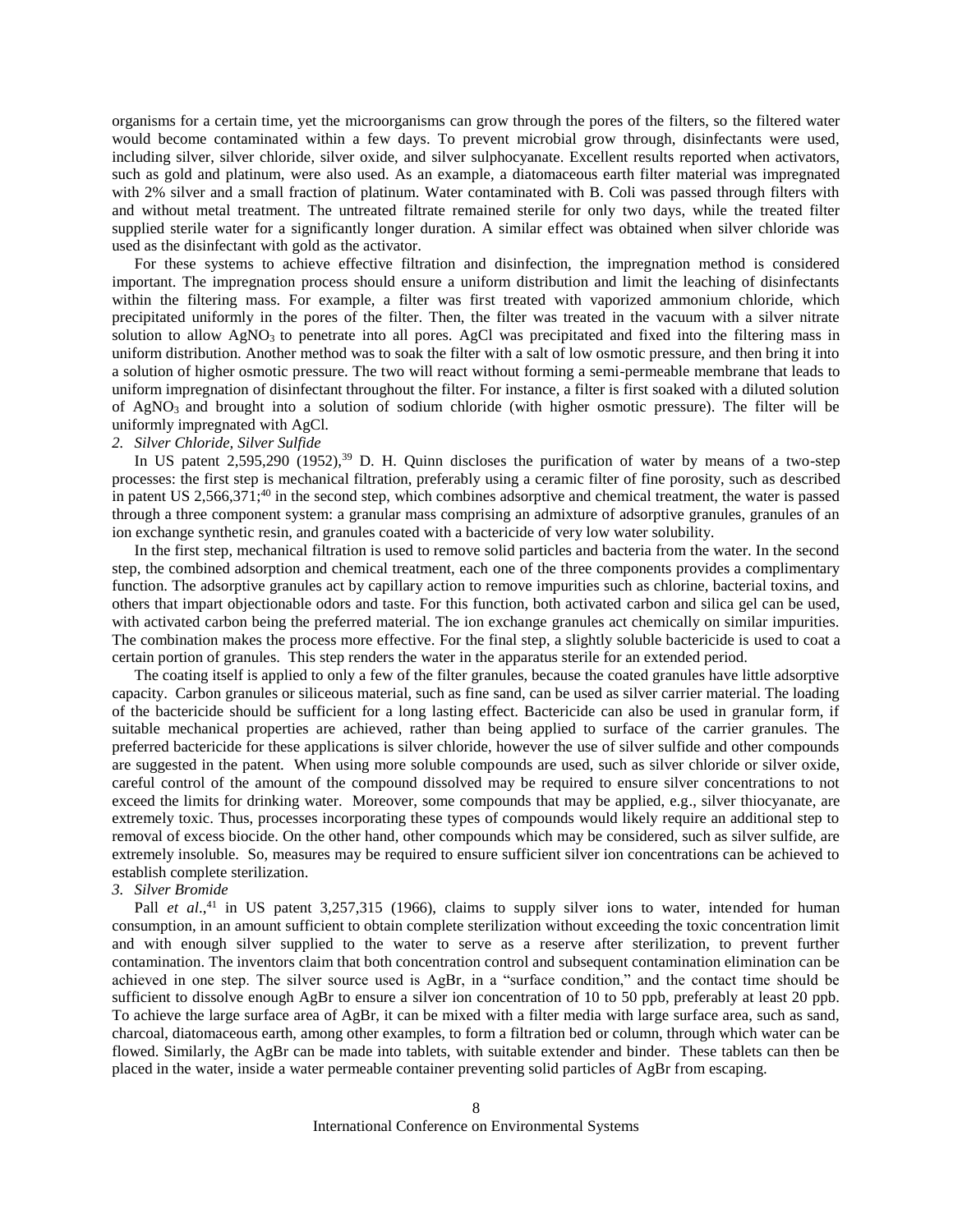In the example of this patent, AgBr was coated on sand at 550°C with stirring to ensure uniform coating. The coated sand was placed in a tower as shown in [Figure 2.](#page-8-0) Water is pumped into the bottom of tank (6), and emerges with 10 to 50 ppb silver at outlet (7), passing to the bottom of storage tank (10) and emerging finally from the system in purified and sterilized condition. The water is retained for sufficient time to allow sufficient silver ion to dissolve in tank (6) and to kill all bacteria in tank (10). For example, contaminated water containing *E. coli* was passed through the bed, slowing at room temperature, to ensure a contact time of 20 minutes and was passed through a retention tank with a retention time of 2 hours. The water emerging from the bed was tested, and found to be completely sterile. The concentration of silver in the water emerging from the retention tank was 17 ppb.



<span id="page-8-0"></span>**Figure 2. Illustration of a combination pump and sterilization unit (left) and its cross-sectional view of the sterilization unit from US patent 3,257,315.**<sup>32</sup>

# **C. Silver-Containing Ion Exchanger**

Ion exchange technology is currently being used in the iodine biocide system in the US segment of the ISS. In these systems, a selected ion exchange resin is loaded with biocide through exposure high concentration biocide solutions. The selectivity of the resin is based on an interplay of weak charge interactions, ion size and concentration. When the loaded resin is exposed to solutions with different ion strength and/or affinity, the biocide bound to the resin is exchanged and released into the bulk solution. The rate of release can be predicted with reasonable certainty in simple water solutions under stable environmental conditions.

Four types of silver loaded ion exchanger have been disclosed in the patents the authrous identified. Ion exchange resins have been used to serve as higher surface media for metallic silver, or provide silver through cation ion exchange process, or mediate silver ion release through chelating function of resin sites. Silver ion exchange resin have also been incorporated into composites to improve their structure integrity and release properties.

# *1. Anion Exchange Resin*

G. P. Ham in US patent  $2,434,190$  (1951)<sup>42</sup> discloses the preparation of a "silvered" anion exchange resin. An anion exchange resin, in the sodium form, may be treated with a  $AgNO<sub>3</sub>$  solution to load the resin with silver ions. The resin is then treated with a reducing agent such as potassium metabisulfite to form metallic silver. The incorporation of the "silvered" anion exchange resin enhances the resistance to bacteria of elastomers, such as those used in vehicle tires, rubber insulation, and water hoses.

#### *2. Cation Exchange Resin*

W. Juda, in US Patent 2,692,855 (1954), $43$  discloses a cation exchange resin in a silver ion form for disinfection of water. For example, a cation exchange resin in the hydrogen form may be treated with a silver salt solution to exchange silver ions for hydrogen ions, thereby producing a resin for disinfecting water. However, it is necessary to minimize release of silver ion to a safe level by passing water first through a cation exchange resin in the hydrogen form to demineralize the water.

## *3. Chelating Resin*

G. L. Marchin and J. L. Lambert,*<sup>44</sup>* in US patent 5,366,636 (1994), disclosed a method that uses a chelating resin containing an iminodiacetate acid group at the metal chelating sites (Trade name Chelex by Bio-Rad™), in order to minimize the release of silver ions to a safe level. The resin composition contains less than 1 silver ion for every two iminodiacetate groups. The silver ions are retained within the resin bead while effectively killing microorganisms and/or removing iodide from the water. As a comparison, silver sulfonic acid resin and silver–zeolites have also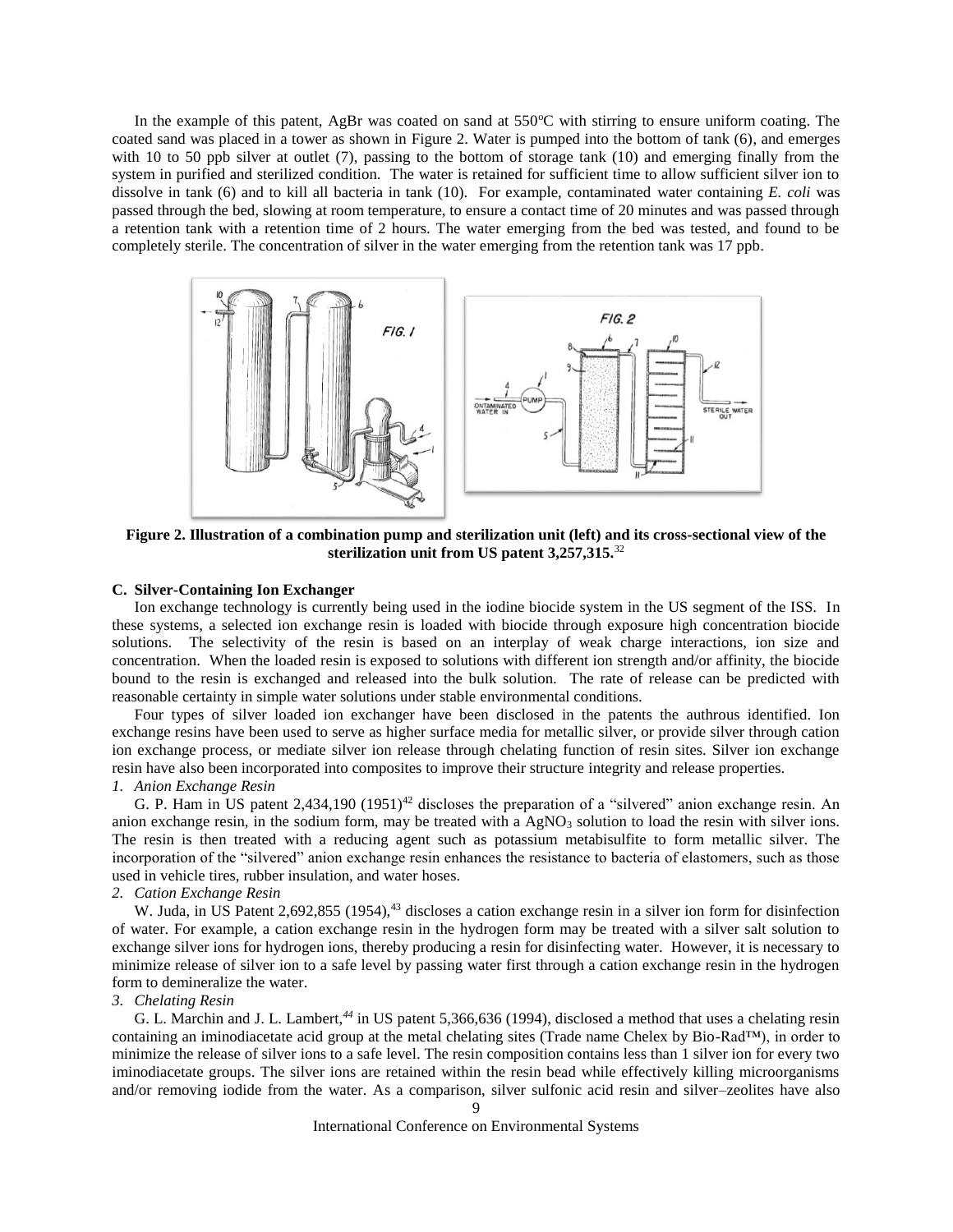been prepared. Under the testing conditions described in the patent, after passing the Ag-Chelex resin, the free silver ion concentrations of eluates is  $0.9\times10^{-5}$  M using distilled water, and less than  $1\times10^{-6}$  M using tap water containing  $1\times10^{-5}$  M potassium iodide (KI), which correspond to 900 and 100 ppb silver ion, respectively. The Ag-sulfonic acid resin and Ag-zeolite releases 100 to 10,000 times more silver ion under the same test conditions.

# *4. Inorganic Ion Exchanger-Based Biocidal Composite*

Like ion exchange resins, silver containing inorganic ion exchangers have also been considered for biocidal applications. For example, zeolite particles of various sizes can be treated in a solution with silver ion at a pH that does not destroy the crystal structure of the zeolite.<sup>45,46</sup> Unlike polymer resins, inorganic ion exchangers lack structural integrity for long-term stable release. In addition to silver ion release, the dusting and loss of zeolite powder can also result in a large concentration variations in the silver elution.

US Patent 4,911,898 discloses zeolite particles,<sup>47</sup> incorporated into polymer articles made of Polyester or Nylon 6 to improve the mechanical properties of the ion exchanger. It is also mentioned that silver ion in the zeolite ion exchange should be kept below its saturation capacity. Otherwise, surface precipitation of insoluble species (such as Ag2O) will occur, which results in poor bactericidal performance. To avoid this, metal ions should be supplied from a dilute solution through repeated processes.

Another inorganic ion exchanger investigated was zirconium phosphate, a well-known inorganic ion exchange material.<sup>48</sup> Silver-modified zirconium phosphate (Ag-ZrP) has been studied as an antimicrobial agent,<sup>49</sup> as well as a photocatalyst.<sup>50</sup> In international patent application WO2011114976,<sup>51</sup> the inventors disclose a polyamide resin composition containing Ag-ZrP to achieve continuous long term silver ion release, at a concentration that is effective for antimicrobial treatment and safe for human consumption. The chemical composition of Ag-ZrP has the base formula:  $Ag_aM_bZr_cHf_d(PO_4)$ <sub>3</sub>•nH<sub>2</sub>O, where M represents an alkali metal ion, an alkaline earth metal ion, ammonium ion, hydrogen ions, or another oxonium ion; a, b, and c are positive numbers and their values are restricted by the total charge being neutral. The 3-D crystalline zirconium phosphate is the preferred structure for this application, due to its superior thermal and chemical resistance. Silver-substituted hexagonal zirconium phosphate, is claimed to exhibit excellent antibacterial properties, durability, and ion selectivity. In addition, the compound also exhibits superior properties during resin processing. Several silver-containing antibacterial agents were synthesized, blended with various resins, and made into plates and pellets. Various samples have been tested for their silver release properties. Some compositions provided sustained release up to 90 days with daily water replacement.

# **D. Electrolytic Generators and Electrochemical Method**

Another proposed method for silver dosing is via electrolytic processes. Electrolytic silver ion generators are usually composed of a negatively charged cathode and a positively charged anode made of the metal to be ionized. The electrodes are contained in a chamber or flow cell containing the water to be disinfected. A direct current (DC) power source provides a current that causes the metal, such as silver, in the anode to ionize and dissolve in the water. The concentration of metal ions in the water leaving the electrolytic cell depends on the current and water flow rate past the electrodes. Other factors that affect the ion release rate have been described and may need additional investigation to achieve a highly reliable dosing system. A description of some of the electrolytic dosing devices that have been investigated are provided below.

One of the earlier examples of silver dosing via an electrolytic method is given in US patent 2,046,467 (1936).<sup>52</sup> The patent describes a process to supply ionic silver to water by electrolysis. It also suggests that it is possible to remove excess silver from solution by introducing a less noble metal. A similar method was considered by NASA for its Apollo spacecraft water systems.<sup>53</sup> The developed units were small and self-contained, with a promised battery life of 9000 hours. Silver concentrations between 50 to 200 ppb were obtained, varying with the water flow rates. The device was shown to be effective against specified microbial challenges. However, loss of silver through interactions with wetted materials (aluminum) was an issue, and thick silver plating was used to address it. The device was never used on Apollo. NASA has also invested in electrolytic techniques such as the silver dosing method for the Space Station Internal Thermal Control System (ITCS) fluid. In 2001, Cole *et al*. proposed an electrolytic silver ion generator using a silver electrode system operated with pulsed polarity switching to minimize contamination buildup on the electrodes. Preliminary testing showed the device capable to rapid reduction of microbial populations in the ICTS fluid matrix.<sup>54</sup> Material compatibility problems and concerns of silver loss also existed in this design. Ultimately, a different biocide system was selected for this application. More recently, NASA began investigating electrolytic silver dosing devices for microbial control of potable water system being considered for long duration missions.<sup>55</sup> Early feasibility testing has been performed on the dosing device and feed-back control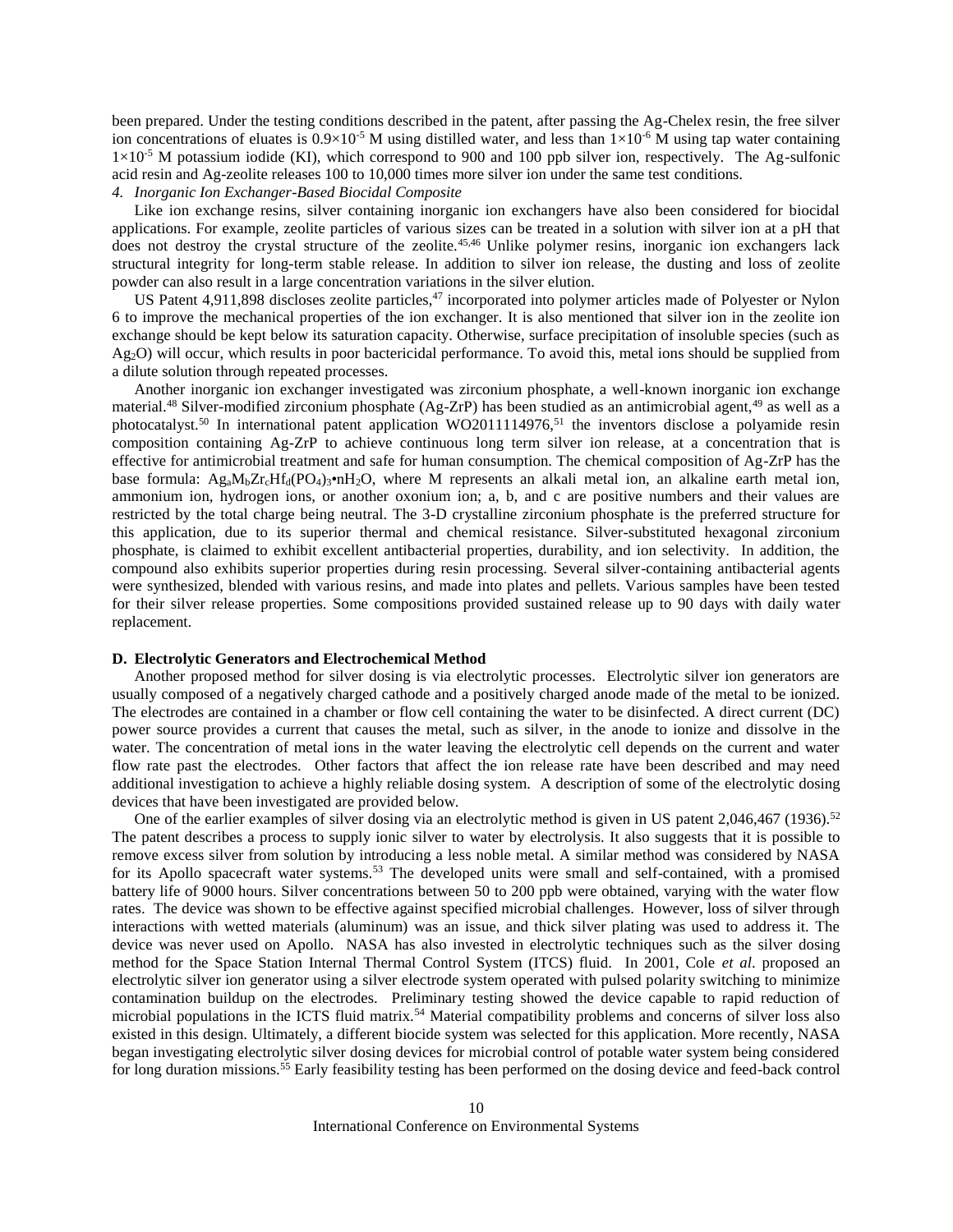mechanisms. These tests continue to suggest the viability of the approach, but work is still needed to resolve issues of material compatibility, sensing, and electrode fouling.<sup>56</sup>

A different approach is offered in US Patent 6287450. The proposed device provides an electrochemical method where water is purified with silver released from an immersed galvanic cell. The galvanic cell has a silver anode, which is electrically connected to a cathode made from a metal with higher electrochemical potential, such as platinum and palladium. [Figure 3](#page-10-0) showa the top view and a cross-section view of the most preferred embodiment of the galvanic cell setup.<sup>57</sup> The figure depicts the layers of an anodic metal  $(14)$  positioned next to a cathodic metal (14a) sandwiched between two polyethylene or nylon layers forming a pouch.

In one of the examples, a strip of 2.5 cm by 5.0 cm silver metal and a 2.5 cm by 5.0 cm strip of platinized niobium expended mesh was immersed in 200 mL of deionized (DI) water containing 5.25 ppm of sodium hypochlorite. The solution pH was 7.5. The silver and platinum strips were separated by a 0.5 mm thick polypropylene mesh and were electrically connected via a volt/ampere meter. The solution was agitated with a magnetic stirrer. The potential was 0.47 V and the current was 0.066 mA. The solution was analyzed for silver every 30 minutes using an atomic absorption spectrometer. The results are shown in [Figure 4.](#page-10-1)



<span id="page-10-0"></span>**Figure 3. Most preferred setup for a galvanic cell from US patent 6287450. The left is the top view, and the right is the cross section view, taken at aspect line C-C.**



<span id="page-10-1"></span>**Figure 4. A plot of the silver ion concentration as a function of time during the galvanic cell reaction between silver and platinum (US patent 6287450).**

#### **E. Polymer Nanocomposites**

One way to make metal ions available is by incorporating metal nanoparticles into a polymer matrix. In contact with an aqueous environment, polymer-embedded nanoparticles are known to release metal ions due to corrosion and dissolution.58,59

<span id="page-10-2"></span>AgNPs release ions quite efficiently because of their large specific surface area. The generation of silver ions occurs on the surface of the particles. Traces of gold or platinum in the AgNPs improve the silver ion release because the Au/Ag or Pt/Ag galvanic couple results in an enhanced oxidation of the silver.<sup>60</sup> The polymer properties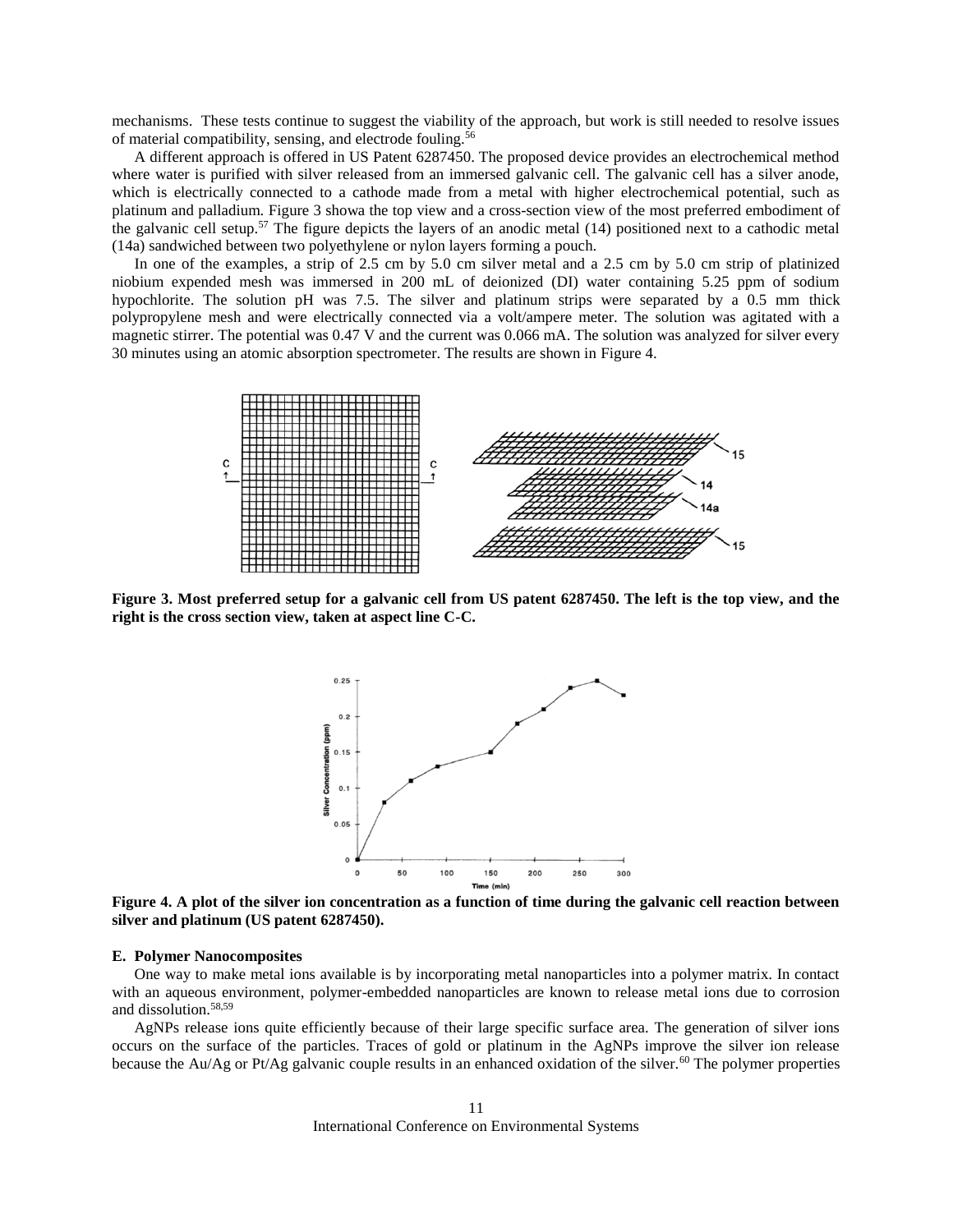also influence the silver ion release. The silver ion release rate increases with decreased crosslinking of the polymer, decreased hydrophobicity of the polymer, and the decreasing crystallinity of the matrix.

Damm and his coworker[58](#page-10-2) generated silver nanoparticles *in situ* in different polyamides by a thermal reduction of silver acetate during melting processing of the polymers. To prepare composites with a theoretical filler concentration of 2 wt%, 980 g of the polymer pellets were premixed with 31 g of silver acetate and then processed in a co-rotating twin-screw extruder. The processing temperatures ranged from  $170$  to  $270^{\circ}$ C for different polyamides. [Figure 5](#page-11-0) shows the transmission electron microscopy (TEM) micrographs of different polyamide/Ag nanocomposites. The long-term silver ions release increases with growing maximum water absorption of the polymer as well as the growing diffusion coefficient of water in the polymer.



<span id="page-11-0"></span>**Figure 5. TEM micrographs of polyamide/Ag nanocompositions.**[58](#page-10-2)

The silver ion release tests were done by an indirect method. To investigate the silver ion release from the polyamide/Ag nanocomposites, rectangular silver specimens were immersed in distilled water. At defined times, the immersion liquid was exchanged completely. The concentration of silver ion in the solution was measured by anodic stripping voltammetry. This method is described briefly here, but more details can be found somewhere else.<sup>61</sup> [Figure 6](#page-11-1) shows the ion release behavior of the different silver nanocompositions. For hydrophilic polymers, plasticized by water, the silver ion release is a zero-order process [\(Figure 6a](#page-11-1)). For more hydrophobic polyamides, the silver ion release is governed by diffusion [\(Figure 6b](#page-11-1)).



<span id="page-11-1"></span>**Figure 6. Cumulative silver ion release from the polyamide/Ag nanocompositions.**<sup>47</sup>

International Conference on Environmental Systems 12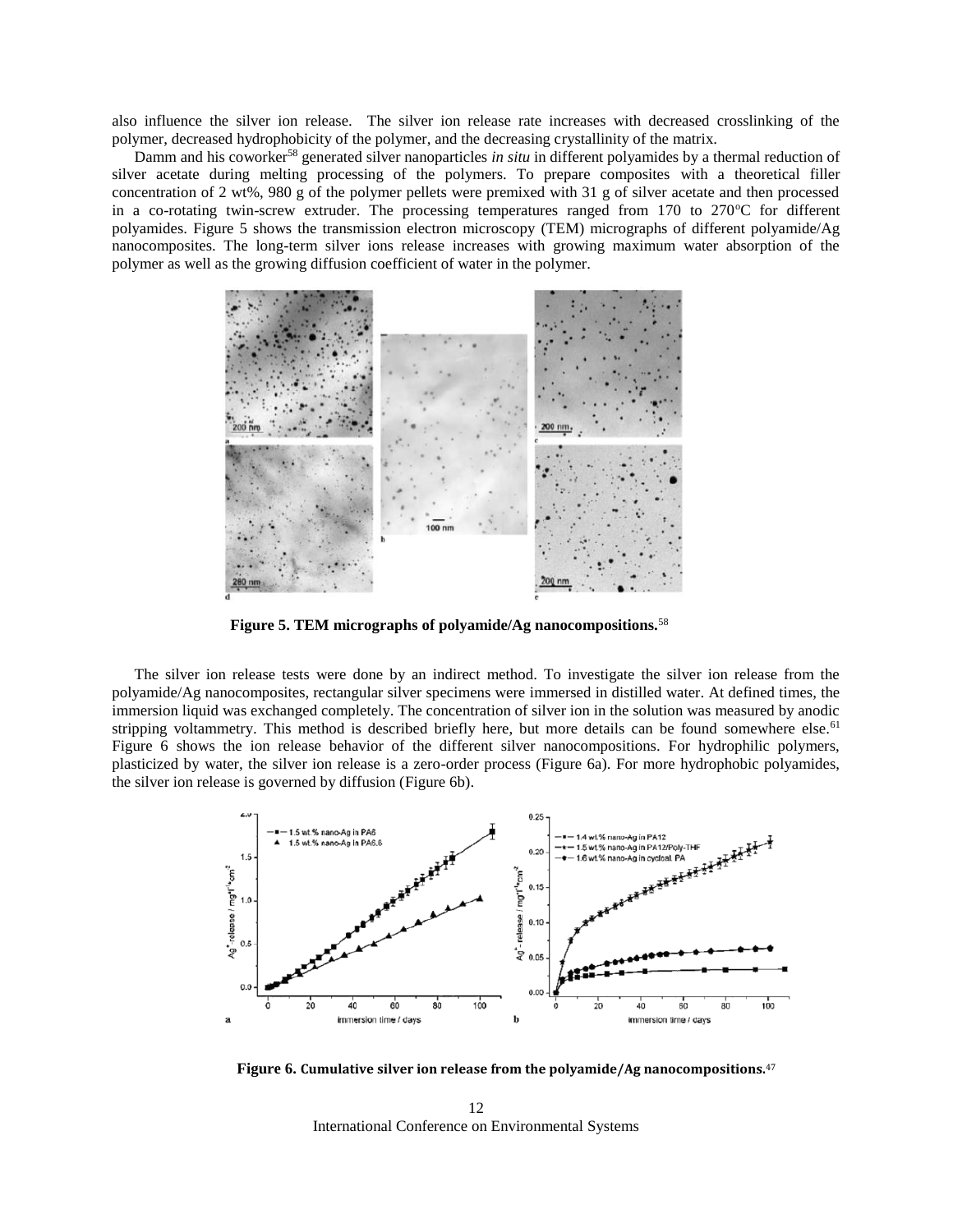#### **V. Silver Biocide Compatibility Studies for Spacecraft Systems**

When using silver ion as a biocide, the choice of materials for the water system is important because surface reactions can reduce the biocide concentration below their effective range. There have been several investigations on this subject (Table 3). Alloys, such as stainless steel, Ni-based alloy, and titanium alloy, have been studied to determine the effect of the material on silver depletion. Different surface conditions were also compared to identify treatments to reduce silver loss. These studies were designed to represent the silver concentrations in potable water (200 to 500 ppb), and the conditional water (up to 500 ppm). Different surface (S) to volume (V) ratios, corresponding to the S/V range for water storage tank and tubing components in water distribution system were also examined.

Callahan *et al.*<sup>62</sup> studied passivated stainless steel 21-6-9 tubing and Inconel 718 coupons using a solution containing 500 ppb silver ion, at S/V ratios 4.59 and 0.14. The effects of acid passivation and silver plating, using 3 ppm silver ion solution (for 24 hours), was examined. These data suggest that silver loss rates are slower at lower S/V ratios. Although surface passivation was shown to have an effect on the silver depletion rate, the challenge in consistent passivation of small tubing must be overcome to achieve reliable results.

Roberts *et al[.](#page-1-1)*<sup>4</sup> also compared acid passivated stainless steel 21-6-9, 316L, and Inconel 718 coupons (acid passivated) for their effect on silver loss in 500 ppb silver ion solution, at an S/V ratio 0.14. This study also included testing to assess microbial efficacy using microbes commonly found in spacecraft water systems. Although all three metals showed silver loss greater than 10% in three days, significant variations were observed across different metal types. After 21 days, the residual silver concentration is about 12%, 30%, and 70% for Inconel 718, SS 316L, and SS 21-6-9, respectively.

Adam<sup>63</sup> further studied the effect of S/V ratio using acid passivated stainless steel 316L, acid passivated Inconel 718, and electropolished Inconel 718. Tests were conducted using 500 ppb silver ion solution and S/V ratios ranging from 0.2 to 8.2. This study clearly demonstrated that the silver depletion rate increases with increasing S/V ratio. In addition, it was shown that electroplating of Inconel 718 appeared to be an effective surface treatment to reduce silver depletion.

Beringer *at al.*<sup>64</sup> disclosed in US patent 8,685,257 some surface treatment methods to achieve long-term storage of silver biocide in potable water systems. Of the techniques explored, thermal oxidation at elevated temperature, such as  $590^{\circ}$ C for 2 hours, or with additional silver plating by immersion using 50 or 25 ppm silver ion solutions on Inconel 718 and stainless steel (E-Brite) coupons were shown to maintain a silver concentration about 0.35 to 0.39 ppm up to a year, at a low S/V ratio, corresponding to full water tank configuration.

Recently, Petala and her coworkers<sup>65</sup> studied several substrates, including Teflon, ethylene, propylene, rubber, stainless steel 316L with different surface treatments, stainless steel 15-5 pH, and Ti6Al4V in silver biocide solutions created by a silver ionization unit. Silver ion concentration of 0.5 ppm and 10 ppm were used. These concentrations correspon to the potable water and conditional water silver concentrations. A high S/V ratio of 5 cm-1 was selected to intensify the silver deposition kinetics. It should be mentioned that a mineral-rich water formula, based on Russian ISS water, was used. All metallic samples resulted in complete or near complete depletion in the 0.5 ppm silver water, after 7 days of immersion. For the water with 10 ppm silver, the surface treatment had a greater impact on silver loss, with 316L passivated and electropolished surface resulting in much less silver loss (21%), compared to passivated 316L (95%). The XPS studies also showed that Ag metal is the silver form on 316L sample surfaces,<sup>66</sup> while oxidized Ag was present on the Ti6Al4V surface. The mechanism for the formation of the latter is yet to be determined.<sup>67</sup>

W. T. Wallace *et al.*<sup>[9,6](#page-2-2)8</sup> reported the effects of different surface treatments for Ti6Al4V and 316L on silver depletion using silver biocide solutions at different silver concentrations (0.4 ppm and higher). Both acid passivation and silver plating using high concentration (up to 500 ppm) silver solution can reduce silver loss rate for Ti6Al4V. In a related publication, M. Adami *et al.<sup>69</sup>* reported the results of a study of the silver biocide behavior in the Russian potable water delivered to the ISS by means of the European Automated Transfer Vehicle (ATV). The objective was to identify the cause of the silver ion concentration fluctuation/drop in sanitization and flight water during the water lifecycle from the producer to the ATV storage. The Russian ATV water, which is richer in minerals than the US water, is from the Regina Margherita water plant at the Societa Metropolitana Acque Torino premises. After the appropriate treatment with sodium fluoride (NaF), ionic and colloidal silver are added through an electrochemical process. Precipitates (e.g. AgCl) are removed using a 2-step microfiltration. Once produced, the water is transferred into on-ground Water Transport Tanks, made of passivated and/or electro-polished stainless steel 316L. Two important findings were reported: First, the chemical nature of the colloidal silver "nanoparticles" has been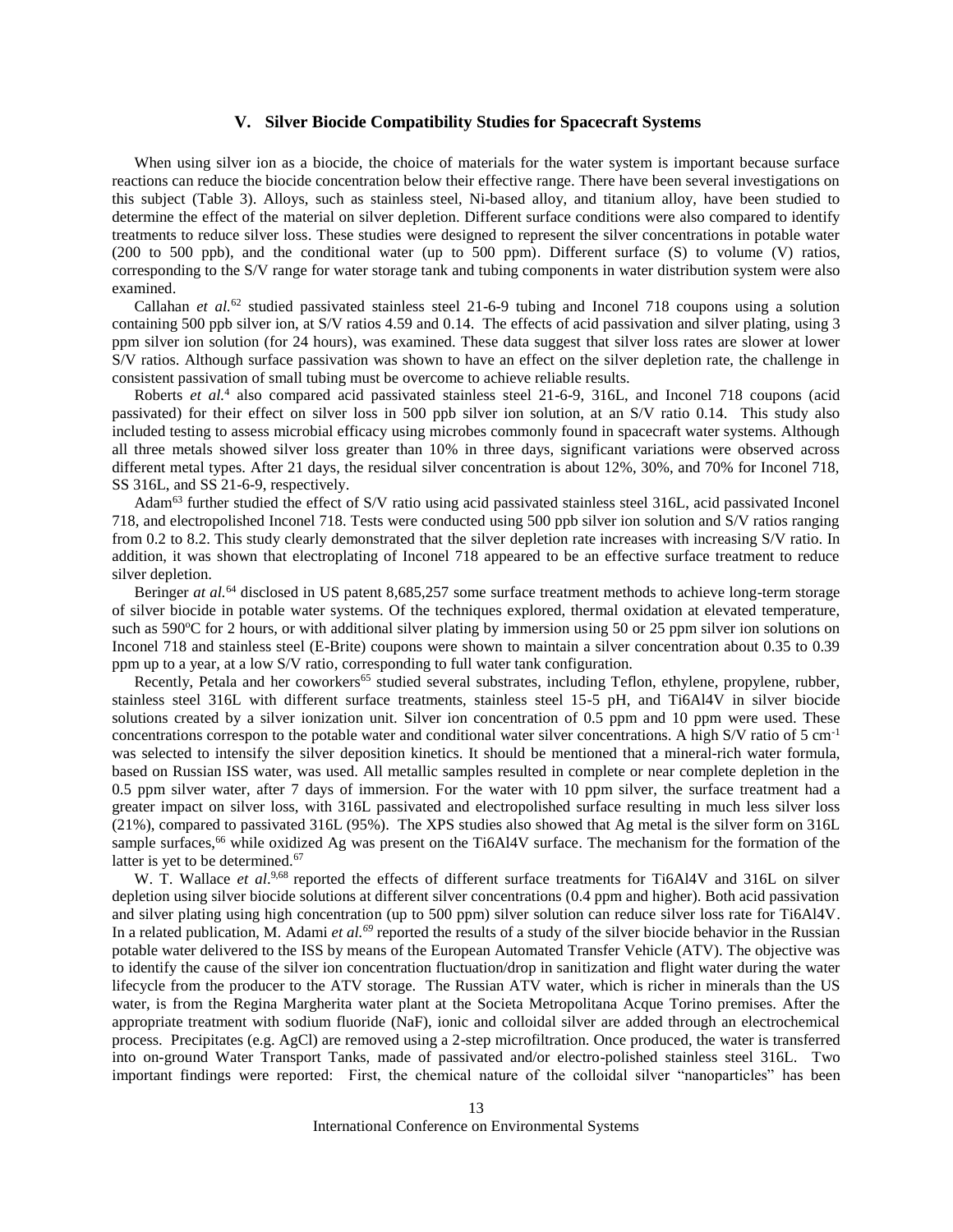clarified. They are actually micrometer sized colloidal particles of AgCl, likely with adsorption layers of ions. The colloidal particle sizes increase (from 1 to 3-5 micrometer), with increased silver concentrations. Second, analysis of 316L, cut from water tanks, showed that silver deposits on the internal 316L walls, irrespective of the surface treatment and that the deposition is not uniform, but localized on the spots rich in carbon. It was hypothesized that the organic carbon originated/associated with the 316L surface might play a role in the silver reduction.

| <b>Study</b>                           |              |                                         | <b>Testing Material</b>                                                 | <b>Testing Condition</b>                           |                            | <b>Silver Loss Rate</b>                                                   |                    |
|----------------------------------------|--------------|-----------------------------------------|-------------------------------------------------------------------------|----------------------------------------------------|----------------------------|---------------------------------------------------------------------------|--------------------|
|                                        | Composition  | Geometry                                | <b>Surface Treatments</b>                                               | <b>Silver Solution</b>                             | $S/V$ (cm <sup>-1</sup> )  | <b>Ouantitative</b>                                                       | <b>Oualitative</b> |
| Callahan et<br>al., 2007               | SS 21-6-9    | Tube                                    | passivated                                                              | $0.5$ ppm $(AgF)$                                  | 4.59                       | 10-20%/day                                                                | high               |
|                                        |              |                                         | passivated & Ag plated                                                  | $0.5$ ppm $(AgF)$                                  | 4.59                       | $10-20\% /day$                                                            | high               |
|                                        | Inconel 718  | washer                                  | passivated                                                              | $0.5$ ppm $(AgF)$                                  | 0.14                       | $1.5\%$ /day                                                              | med                |
| Roberts et<br>al., 2007                | SS 21-6-9    | Coupon<br>$10\times10\times1.5$ mm      | passivated                                                              | $0.5$ ppm $(AgF)$                                  | 0.14                       | 3% 1st day; 30% after 21 days                                             | med                |
|                                        | Inconel 718  | same                                    | passivated                                                              | $0.5$ ppm $(AgF)$                                  | 0.14                       | $>10\%$ first day; 88% after 21 days                                      | high               |
|                                        | SS 316L      | same                                    | passivated                                                              | $0.5$ ppm $(AgF)$                                  | 0.14                       | $>10\%$ 1 <sup>st</sup> day; 70% after 21 days                            | high               |
| Adam 2009                              | SS 316L      | washer                                  | passivated                                                              | $0.5$ ppm $(AgF)$                                  | 0.2, 0.5, 1.0,<br>5.0, 8.2 | 90% loss: 411, 190, 180, 63 hours for<br>S/V 0.2, 0.5, 1.0, 5.0           | high               |
|                                        | Inconel 718  | washer                                  | passivated                                                              | $0.5$ ppm $(AgF)$                                  | 0.2, 1, 8.2                | 90% loss (days): 32.1 (0.2), 1.4 (1.0)                                    | high               |
|                                        | Inconel 718  | washer                                  | electropolished                                                         | $0.5$ ppm $(AgF)$                                  | 0.2, 1, 8.2                | 90% loss (days): 108.3 (0.2), 17.7<br>(1.0), 0.5 (8.2)                    | med & high         |
| Beringer et<br>al., 2014               | Inconel 718  | Test panels                             | thermal oxidized & Ag plated                                            | $0.35$ ppm $(AgF)$                                 | 0.14                       | maintain about 1 year                                                     | low                |
|                                        | SS (E-Brite) | Test panels                             | thermal oxidized & Ag plated                                            | $0.39$ ppm $(AgF)$                                 | 0.14                       | maintain about 1 year                                                     | low                |
| Petala et al.,<br>2016, 2017,<br>2018* | SS 316L      | <b>Test Panels</b><br>76×12.7×1.6<br>mm | 120 grit sanded<br>passivated (P)<br>passivated & electropolished (P&E) | Electrolytic Ag<br>$0.5$ ppm                       | 5.0                        | near 100% loss for all samples after 7<br>days                            | high               |
|                                        | SS 15-5      | same                                    | thermal oxidized                                                        | $0.5$ ppm                                          | 5.0                        | 100% loss after 7 days                                                    | high               |
|                                        | Ti6Al4V      | same                                    |                                                                         | $0.5$ ppm                                          | 5.0                        | 100% loss after 7 days                                                    | high               |
|                                        | FEP & PTFE   | same                                    |                                                                         | $0.5$ ppm                                          | 5.0                        | $>60\%$ loss after 7 days                                                 | high               |
|                                        | <b>EPR</b>   | same                                    |                                                                         | $0.5$ ppm                                          | 5.0                        | Near 100% loss after 7 days                                               | high               |
| *Russian<br>water                      | SS 316L      | <b>Test Panels</b><br>76×12.7×1.6<br>mm | 120 grit sanded<br>passivated (P)<br>passivated & electropolished (P&E) | Electrolytic Ag<br>$10$ ppm                        | 5.0                        | Ag loss after 7 days:<br>316L P&E (21%) vs 316L P (94.75%)<br>316L (97%). | high               |
| formula<br>with high                   | SS 15-5      | same                                    | thermal oxidized                                                        | $10$ ppm                                           | 5.0                        | loss after 7 days: 78%                                                    | high               |
| mineral<br>content                     | Ti6Al4V      | same                                    |                                                                         | $10$ ppm                                           | 5.0                        | loss after 7 days: 100%                                                   | high               |
|                                        | FEP & PTFE   | same                                    |                                                                         | $10$ ppm                                           | 5.0                        | loss after 7 days: FEP 15%, PTFE 5%                                       | med                |
|                                        | <b>EPR</b>   | same                                    |                                                                         | $10$ ppm                                           | $5.0\,$                    | loss after 7 days: 60%                                                    | high               |
| Wallace et<br>al., 2016,<br>2017       | SS 316L      | Washer                                  | passivated                                                              | $0.4$ ppm $(AgF)$<br>After 100 ppm<br>for 24 hours | 0.61                       | residual Ag at 28 days (ppb): 25<br>(control350)                          | high               |
|                                        | Ti6Al4V      | Panel<br>$0.7\times0.5\times0.12$ in    | passivated by 20% HNO <sub>3</sub>                                      | Same as above                                      | 0.15                       | residual Ag at 28 days (ppb): 225<br>(control350)                         | med                |
|                                        | Ti6Al4V      | Panel<br>$0.7\times0.5\times0.12$ in    | Ag plated at 500 ppm                                                    | Same as above                                      | 0.15                       | residual Ag at 28 days (ppb): 325<br>(control 350)                        | low                |

**Table 3. Summary of the Silver Compatibility Studies.**

# **VI. Microbial Control during Dormancy**

Maintaining biocidal activity during periods of extended unattended vehicle operations, commonly referred to as dormancy, is a challenge that must also be considered for future disinfection systems. For example, a major microbial contamination problem in the ISS potable water dispenser (PWD) unit ocurred during a period of dormancy. Due to launch vehicle loading constraints, flight hardware was delivered to the launch site several months ahead of the actual launch date. The first PWD unit was required to be delivered 6 months prior to the launch of STS-126 at the Kennedy Space Center in November 2008. The PWD system remained unpowered and stagnant from the time of delivery until activation aboard the ISS. Although the final fluid disinfection treatment at the Johnson Space Center, using 20-30 ppm iodine, resulted in no detectable bacteria within the fluid lines at the time of disinfection, microbial growth occurred during the dormancy period and was identified shortly after activation when samples were drawn from the PWD for analysis.<sup>70</sup>

Future crewed missions beyond lower Earth orbit may include intermittent periods of dormancy. This has been identified as a critical problem for future missions, due to concerns of microbial growth or chemical degradation that would prevent water systems from operating properly when the mission begins. The mission requirement includes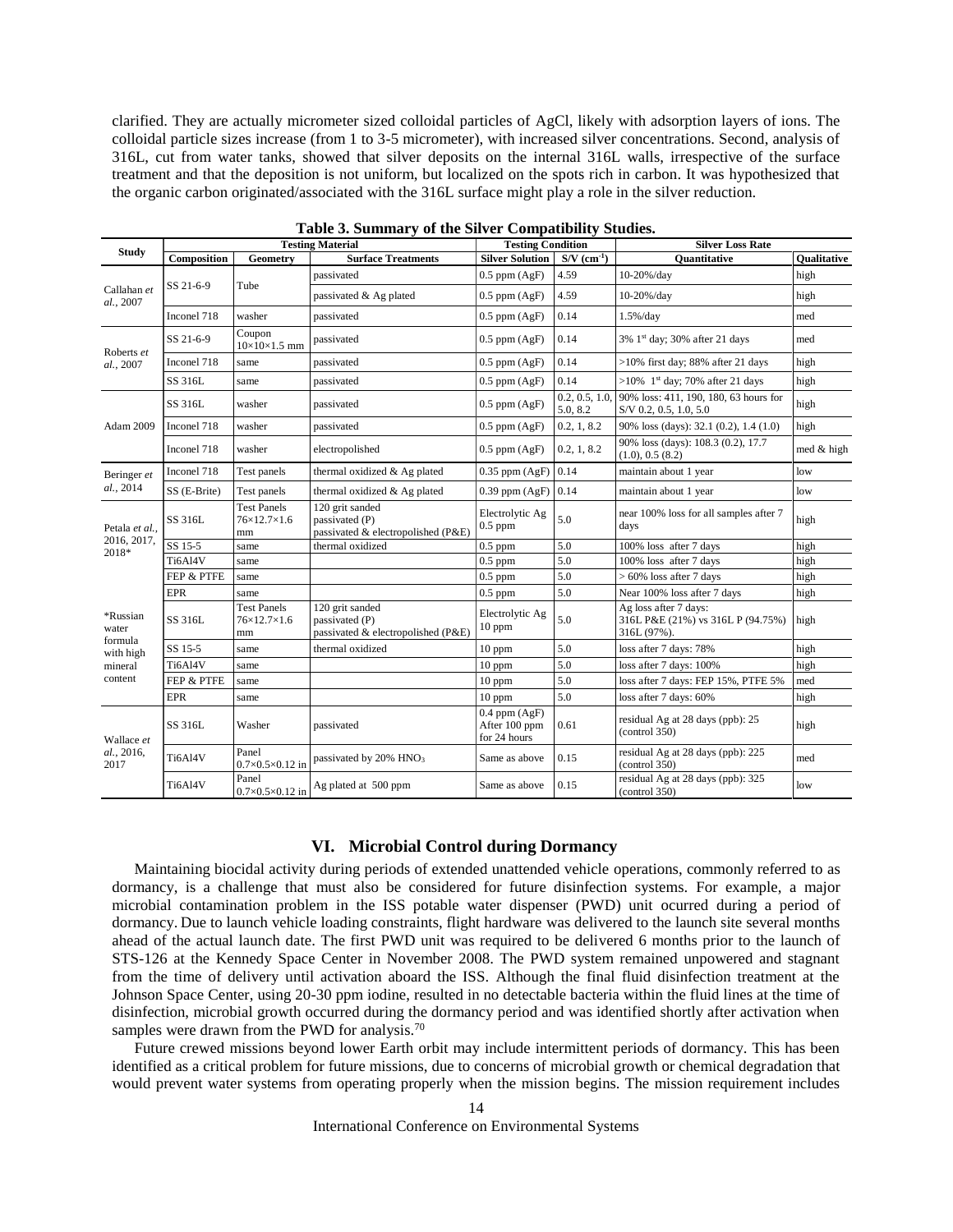the capability for life support systems to support crew activity, followed by a dormant period of up to one year, and subsequently for the life support systems to come back online for additional crewed missions. As such, it will be critical that the water system be designed to accommodate this dormant period.<sup>71,72</sup>

# **VII. Summary**

#### **A. Biocidal Activity of Silver**

Silver ion is a powerful broad spectrum biocide that is relatively safe to humans. A complete understanding of the biocidal activity of silver is yet to be achieved, but there is a general agreement that silver ions demonstrate biocidal functions through a number of potential mechanisms. Spacecraft Water Exposure Guidelines have been set based on a variety of studies and should not exceed 0.400 ppm for 1000-day class missions. Silver resistance is a concern for spacecraft systems, especially for long-term applications. It may be important to take precautions to prevent the development of bacterial resistance to silver biocide through the use of a complementary biocide, alternating biocides on a regular basis, and periodically eliminating the entire bacterial population with a different biocide and/or sterilization by alternate means, e.g., ultraviolet radiation or heat.

#### **B. Silver Ion Dosing Systems**

In order to introduce silver ion into the water system, several types of silver ion dosing systems have been reported in the literature: (1) silver-coated filtrating media, (2) silver-containing ion exchangers, (3) electrolytic silver ion generators and electrochemical methods, and (4) polymer/silver composites. In general, the dosing systems can be categorized into passive and active dosing systems. The passive systems, release silver ions through dissolution and/or exchange of silver compounds and/or complexes. For these systems, the release rate is considered to be a function of factors such as solubility, contact area, contact time, charge, ion size, temperature and solution chemistry. It is worth noting that activators, such as a traces of gold and platinum, can be used to promote silver ion release to achieve "especially good" results. These dosing system options require additional development to ensure that efficient and highly reliable systems can be made available for spacecraft applications. In addition, the advantages and disadvantages of the various dosing approaches need to be better understood, traded, and ultimately down-selected for development into flight systems.

# C. **Silver Biocide Compatibility**

The choice of materials for the water system will be an important factor to ensure the success of silver as a biocide for spacecraft water systems. Due to the reactive nature of silver ion, its surface reactions on the wetted materials of construction can lower the silver below its biocidal effective range. Various studies have been conducted to investigate these surface interactions over conventional spacecraft materials, e.g., stainless steel, Inconel, Teflon and titanium, as well as, different surface treatments, e.g., acid passivation, silver plating, electropolishing and heat treatment. In general, more favorable results have been obtained at lower S/V ratios, with thermal oxidation, electropolishing and silver pre-treatment. Not surprisingly, some studies also indicated that some polymeric materials showed greater advantages over metallic surfaces. Additional work will be needed to establish a successful combination of materials and processing to mitigate the uptake of silver on time scales relevant to exploration-class missions.

## **Acknowledgments**

The authors would like to acknowledge funding from the Advanced Exploration Systems (AES) Life Support Systems (LSS).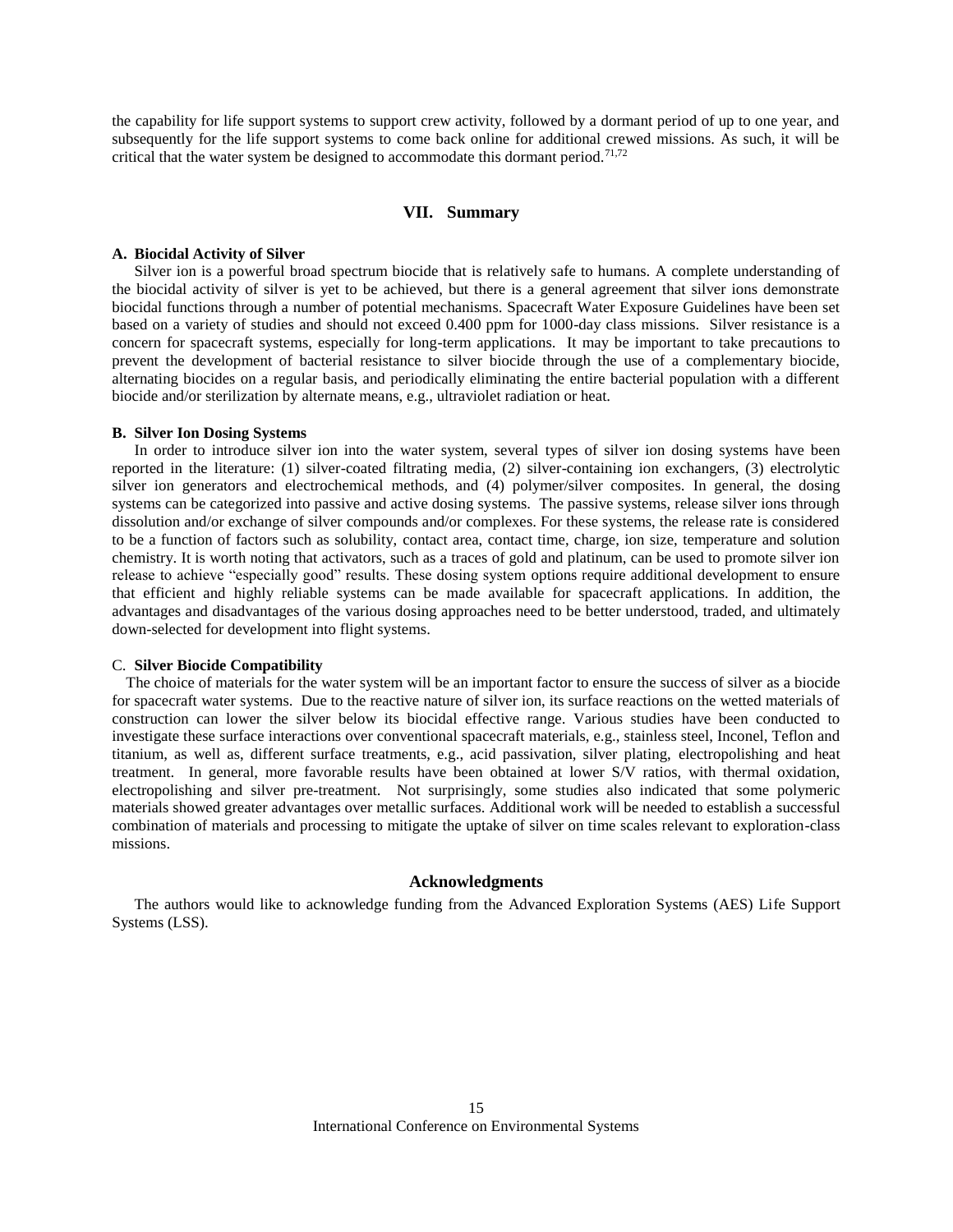### **References**

 $\overline{a}$ 

<sup>3</sup> Yamaguchi, N., Roberts, M., Castro, S., Oubre, C., Makimura, K., Leys, N. Grohmann, E., Sugita, T., Ichijo, T., and Nasu, M., "Microbial Monitoring of Crewed Habitats in Space—Current Status and Future Perspectives," *Microbes and Environments,* Vol 29(3), 2014, pp. 250–260.

<sup>4</sup> Roberts, M.S., Hummerick, M. E., Edney, S. L., Bisbee, P. A., Callahan, M. R., Loucks, S., Pickering, K. D., and Sager, J. C., "Assessment of Silver Based Disinfection Technology for CEV and Future US Spacecraft: Microbial Efficacy," SAE Technical Paper 2007-01-3142, 2007.

<sup>5</sup> Katadyn Group™, Types of Filters, URL: https://www.katadyn.com/us/us/water-know-how/types-of-filters [cited June 8, 2018].

6 "U.S. Nanomaterial Case Study: Nanoscale Silver in Disinfectant Spray (Final Report)," U. S. Environmental Protection Agency, Washington, DC, EPA/600/R-10/081F, 2012.

<sup>7</sup> Fewtrel, L., Silver: "Water Disinfection and Toxicity," WHO Centre for Research into Environment and Health, 2014.

<sup>8</sup> Birmele, M.N., Morford M.A., and Roberts, M.S., "Antimicrobial Resources for Disinfection of Potable Water Systems for Future Spacecraft," *42nd International Conference on Environmental Systems*, ICES-2012, San Diego, CA, 15-19 July 2012.

<sup>9</sup> Wallace, W. T., Wallace S., Kuo, C., Loh, L, Hudson E., Gazda D., and Lewis J., "Effects of Material Choice on Biocide Loss in Orion Water Storage Tanks," *46th International Conference on Environmental Systems*, ICES-2016, 10-14 July 2016, Vienna, Austria.

<sup>10</sup> Alekseenko, V., and Alekseenko, A., "The abundances of chemical elements in urban soils," *Journal of Geochemical Exploration,* Vol 147, 2014, pp. 245-249.

<sup>11</sup> O'Neil, M.J. (Ed.), *The Merck Index: An Encyclopedia of Chemicals, Drugs, and Biologicals*, 13th ed. New Jersey: Merck, 2001.

<sup>12</sup> Lide, D.R. (Ed.), (2000-2001), CRC Handbook of Chemistry and Physics (82<sup>nd</sup> ed.), CRC Press, Boca Raton, FL.

<sup>13</sup> Comey, A. M. and Hahn, D. A., (1921), A Dictionary of Chemical Solubilities: Inorganic (2nd ed.), The MacMillan Company, New York, NY.

<sup>14</sup> Lok, C-N., Ho, C-M., Chen, R., He, Q-Y., Yu, W-Y., Sun, H., Tam, P.K-H., Chiu, J-F., and Che, C-M, "Silver nanoparticles: partial oxidation and antibacterial activities," *Journal of Biological Inorganic Chemistry*, Vol 12, 2007, pp.527-534.

<sup>15</sup> Choi *et al.,* "Role of Sulfide and Ligand Strength in Controlling Nanosilver Toxicity," *Water Research*, Vol. 43, 2009, pp. 1879-1886.

<sup>16</sup> Maccuspie *et al.*, "Colloidal Stability of Silver Nanoparticles in Biologically Relevant Conditions," *Journal of Nanoparticle Research*, Vol. 13, 2011, pp. 2893-2908.

<sup>17</sup> Silver, S., Phung, I., and Silver, G., "Silver as Biocides in Burn and Wound Dressings and Bacterial Resistance to Silver Compounds," *Journal of Industrial Microbiology and Biotechnology*, Vol. 33, No. 7, 2006, pp. 627-634.

<sup>18</sup> Bragg, P. D. and Rainnie, D. J., "The Effect of Silver Ions on the Respiratory Chains of Escherichia Coli," *Can. J. Microbiol*, Vol. 20, 1974, pp. 883-889.

<sup>19</sup> Feng, Q. L., Chen, G. Q., Cui, F. Z., Kim T. N., and Kim, J. Q., "A Mechanistic Study of the Antibacterial Effect of Silver Ions on Escherichia Coli and Staphylococcus Aureus," *Journal of Biomedical Materials Research*, Vol. 52, No. 4, 2000, pp. 662-668.

<sup>20</sup> Gordon, O., *et al.*, "Silver Coordination Polymers for Prevention of Implant Infection: Thiol Interaction, Impact on Respiration Chain Enzymes, and Hydroxyl Radical Induction," *Antimicrobial Agents and Chemotherapy*, Vol. 54, No. 10, 2010, pp. 4208- 4218.

<sup>21</sup> Mijnendonckx, K., Leys, N., Mahillon, J., Silver, S., and Houdt, R. V., "Antimicrobial Silver: Uses, Toxicity and Potential for Resistance," *Biometals*, Vol. 26, No. 4, 2013, pp. 609-621.

<sup>22</sup> McDonnell, G. and Russell, A. D., "Antiseptics and Disinfectants: Activity, Action, and Resistance," *Clinical Microbiology Reviews*, Vol. 12, No. 1, 1999, pp. 147-179.

<sup>23</sup> Pal, S., Tak, Y. K., and Song, J. M., "Does the Antibacterial Activity of Silver Nanoparticles Depend on the Shape of the Nanoparticle? A Study of the Gram-Negative Bacterium Escherichia Coli," *Applied and Environmental Microbiology*, Vol. 73, No. 6., 2007, pp. 1712-1720.

<sup>24</sup> Bashir, S., Chamakura, K., Perez-Ballestero, R., Luo, Z., and J. Liu, "Mechanism of Silver Nanoparticles as a Disinfectant," *International Journal of Green Nanotechnology*, Vol. 3, No. 2, 2011, pp. 118-133.

16

International Conference on Environmental Systems

<sup>1</sup> Katadyn Group™, Types of Contamination, URL:<https://www.katadyn.com/us/us/water-know-how/types-of-contamination> [cited June 8, 2018].

<sup>2</sup> Straub II, J. E., Plumlee, D. K., Wallace, W. T., Alverson, J.T., Benoit, M. J., Gillispie, R. L., Hunter, D., Kuo, M., Rutz, J. A., Hudson, E. K., Loh, L. J., and Gazda, D. B., "ISS Potable Water Sampling and Chemical Analysis Results for 2016,"*, 47th International Conference on Environmental Systems*, ICES-2017-337, 16-20 July 2017, Charleston, South Carolina.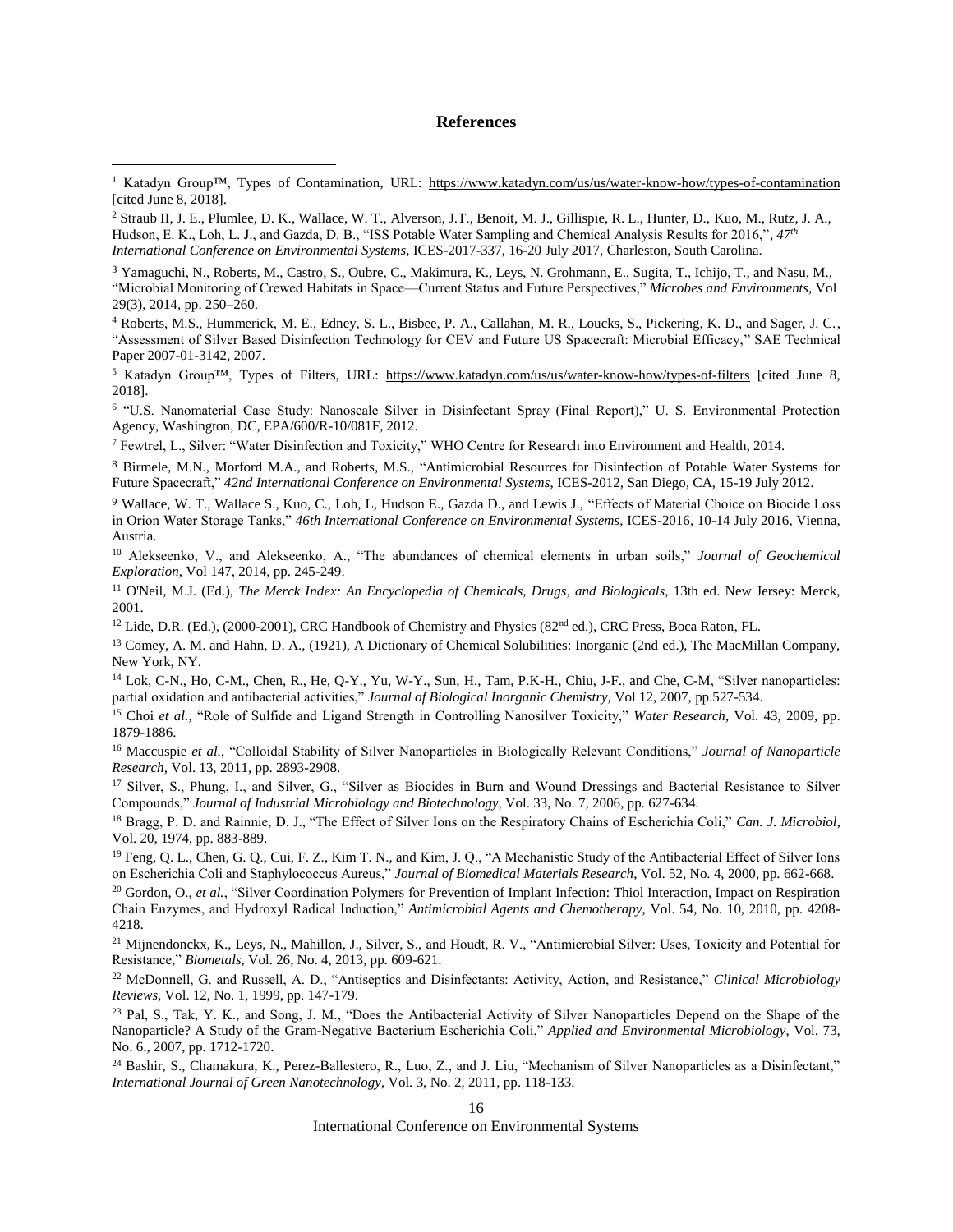<sup>25</sup> Spacecraft Water Exposure Guidelines for Selected Contaminants, Vol 1., National Academies Press, Washington DC, 2004.

<sup>26</sup> Drake, P.L. and Hazelwood, K.J., "Exposure-Related Health Effects of Silver and Silver Compounds: A Review," *Ann. occup. Hyg.*, Vol. 49, No. 7, 2005, pp. 575–585.

<sup>27</sup> Bruins, M.R., Kapil, S., and Oehme, F. W., "Microbial Resistance to Metals in the Environment," *Ecotoxicology and Environmental Safety*, Vol. 45, No. 3, 2000, pp. 198-207.

<sup>29</sup> Rohr, U., Senger, M., Selenka, F., Turley, R. and Wilhelm, M., "Four Years of Experience with Silver-Copper Ionization for Control of Legionella in a German University Hospital Hot Water Plumbing System," *Clinical Infectious Diseases*, Vol. 29, No. 6, 1999, pp. 1507-11.

<sup>30</sup> Clement, J. L. and Jarrett, P. S., "Antibacterial Silver," *Metal-Based Drugs*, Vol. 1, No. 5-6, 1994, pp. 467-482.

<sup>31</sup> Trevors, J. T., "Silver Resistance and Accumulation in Bacteria," *Enzyme and Microbial Technology*, Vol. 9, No. 6, 1987, pp. 331-333.

<sup>32</sup> Meyer, W. C., "Coping with Resistance to Copper/Silver Disinfection," *Water Engineering &Management,* November 2001, pp. 25-27.

<sup>33</sup> Schreier, A., "Process and Material for Sterilization of Liquids," US Patent 1,642,089, Sept. 13, 1927.

<sup>34</sup> Krause, G. A., "Process for the Sterilization of Liquids," US Patent 1,988,246, Jan. 15, 1935.

<sup>35</sup> Piccione, S., "Impregnation of Carbon with Silver," US Patent 3,294,572, Dec. 27, 1966.

<sup>36</sup> Mitsumori *et al.*, "Method of Treating Silver Impregnated Activated Carbon," US Patent 4,045,553, Aug. 30, 1977.

<sup>37</sup> Argyle, M. D. and Bartholomew, C. H., "Heterogeneous Catalyst Deactivation and Regeneration: A Review," *Catalysts*, Vol. 5, 2015, pp. 145-269.

<sup>38</sup> Bechhhold, H., "Filter," US Patent 1,473,331, Nov. 6, 1923.

 $\overline{a}$ 

<sup>39</sup> Quinn, D. H., "Water Purification," US Patent 2,595,290, May 6, 1952.

<sup>40</sup> Quinn, D. H., "Water Filter," US Patent 2,566,371, Sep. 4, 1951.

<sup>41</sup> Pall, D. B., "Sterilization of Water," US Patent 3,257,315, June 21, 1966.

<sup>42</sup> Ham, G. P., "Bacteria-Resistant Elastomers Containing Silvered Anion-Exchange Resins," US Patent 2,578,186, Dec. 11, 1951.

<sup>43</sup> Walter, J., "Method of and Apparatus for Sterilizing Liquids," US Patent 2692855, Oct. 26, 1954.

<sup>44</sup> Marchin, G. L. and Lambert, J. L., "Method of Treating Water with Resin Bound Ionic Silver," US Patent 5,366,636, Nov. 22, 1994.

<sup>45</sup> Calmon, C. and Grundner, W. T., "Preparation and Use of Silver Zeolites of Improved Exchange Capacity," US Patent 3382039, May 7, 1968.

<sup>46</sup> Hu, P. C., "Biocidal Zeolite Particles," US Patent 5,256,390, Oct. 26, 1993.

<sup>47</sup> Hagiwara, Z. *et al*., "Zeolite Particles Retaining Silver Ions Having Antibacterial Properties," US Patent 4,911,898, March 27, 1990.

<sup>48</sup> Troup, J. M. and Clearfield, A., "On the Mechanism of Ion Exchange in Zirconium Phosphates. 20. Refinement of the Crystal Structure of α-Zirconium Phosphate," *Inorganic Chemistry*, Vol. 16, No. 12, 1977, pp. 3311-3314.

49 Saengmee-anupharb, S., et al., "Antimicrobial Effects of Silver Zeolite, Silver Zirconium Phosphate Silicate and Silver Zirconium Phosphate against Oral Microorganisms," *Asian Pacific Journal of Tropical Biomedicine*, Vol. 3, No. 1, 2013, pp. 47- 52.

<sup>50</sup> Barhon, Z. *et al.*, "Effect of Modification of Zirconium Phosphate by Silver on Photodegradation of Methylene Blue," *J. Mater. Environ. Sci.*, Vol. 3, No. 5, 2012, pp. 879-884.

<sup>51</sup> Sugiura, K., "Antibacterial Processing Agent for Water Treatment, Method for Producing Antibacterial Processing Agent For Water Treatment, and Water Treatment Method," WO 2011114976 A1, Sep 22, 2011.

<sup>52</sup> Krause, G. A., "Sterilization of Liquids by Means of Oligodynamy," US Patent 2,046467, July 7, 1936.

<sup>53</sup> Albright, C. F., Nachum, R., and Lechtman, M. D., "Development of an Electrolytic Silver-Ion Generator for Water Sterilization in Apollo Spacecraft Water Systems," NASA-CR-65738, REPT-67-2158, 1967.

<sup>54</sup> Cole, H., Dees, D., Golden, J., Daugherty, R., Weir, N., Manuel, S., Keller J., and Woodward, S., "Development and Verification of an Electrode System for Electrolytic Generation of Silver Ion Biocide for the Space Station Internal Thermal Control System Fluid," AES Technical Paper 2001-01-2336, 2001.

<sup>55</sup> Slote, B. M., Salley, E., Carr, D., Kimble, M. C., "Silver Ion Biocide Delivery System for Water Disinfection," *46th International Conference on Environmental Systems*, ICES-2016, 10-14 July 2016, Vienna, Austria.

<sup>28</sup> Silver, S., and Phug, L. T., "Bacterial Heavy Metal Resistance: New Surprises," *Annual Review of Microbiology,* Vol. 50, 1996, pp. 753-89.